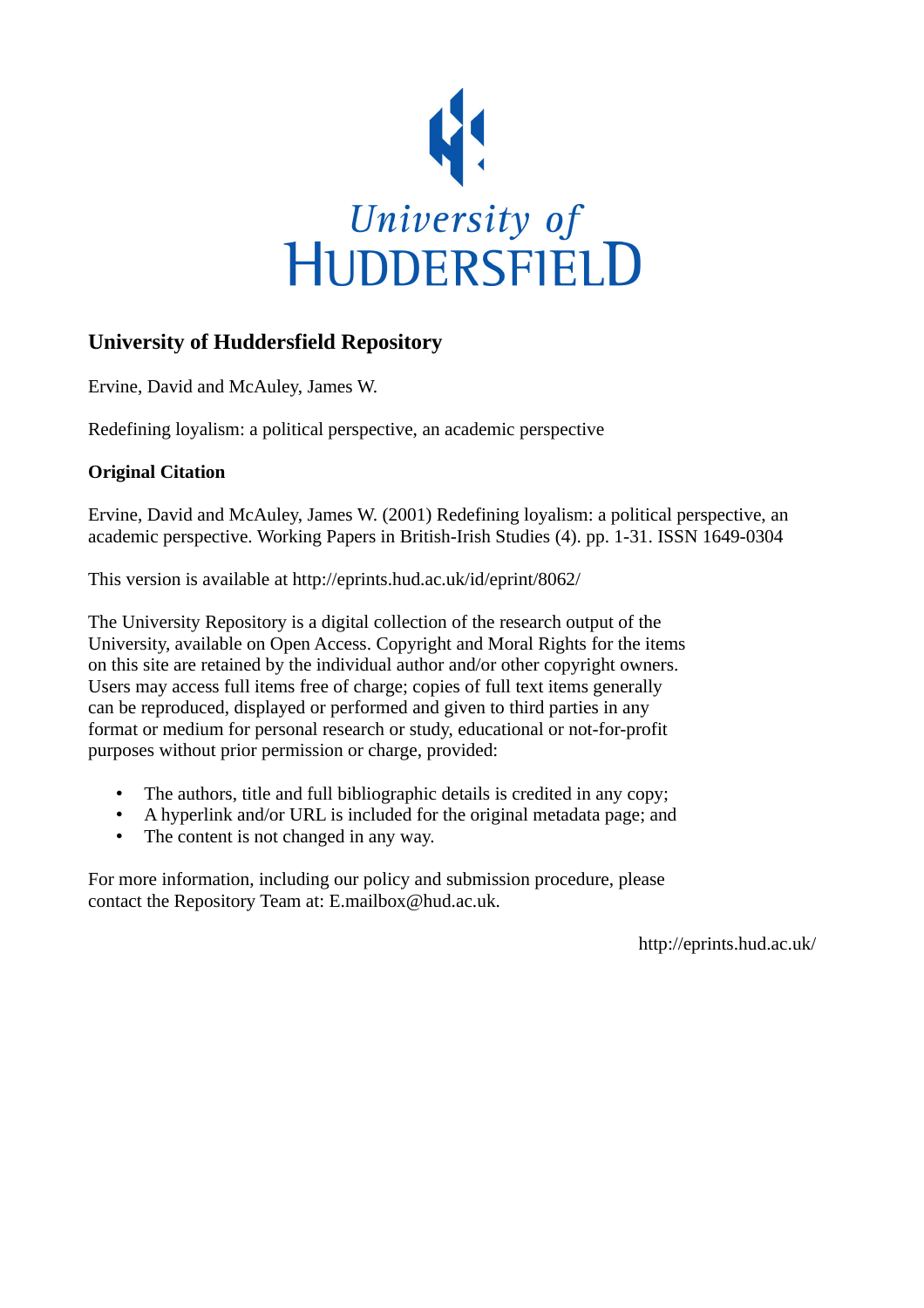# **REDEFINING LOYALISM**

# **—A POLITICAL PERSPECTIVE David Ervine, MLA**

**—AN ACADEMIC PERSPECTIVE James W McAuley** 

**IBIS working paper no. 4**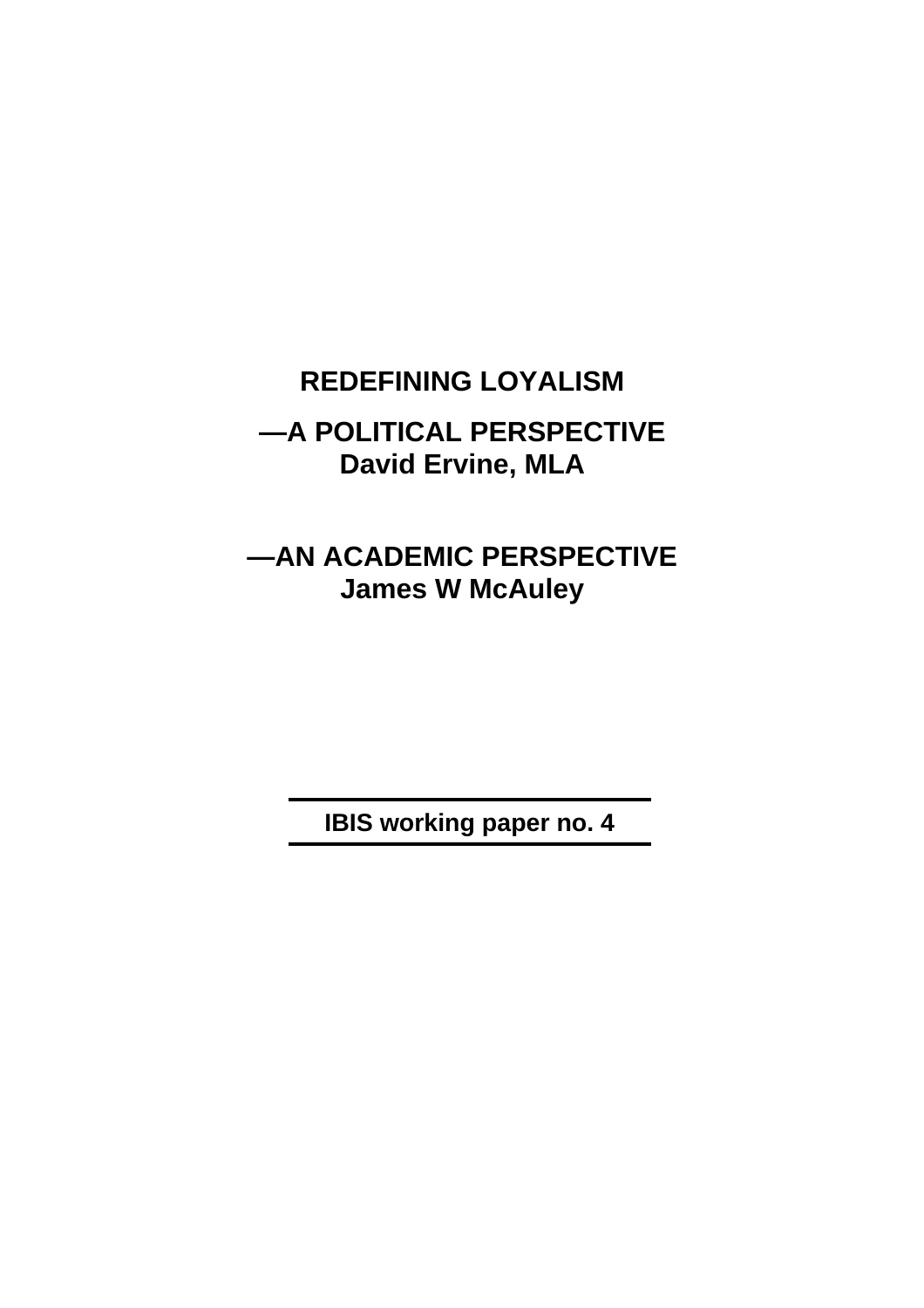# **REDEFINING LOYALISM**

# **—A POLITICAL PERSPECTIVE David Ervine, MLA**

# **—AN ACADEMIC PERSPECTIVE James W McAuley**

No. 4 in the lecture series "Redefining the union and the nation: new perspectives on political progress in Ireland" organised in association with the Conference of University Rectors in Ireland

> Working Papers in British-Irish Studies No. 4, 2001

**Institute for British-Irish Studies University College Dublin**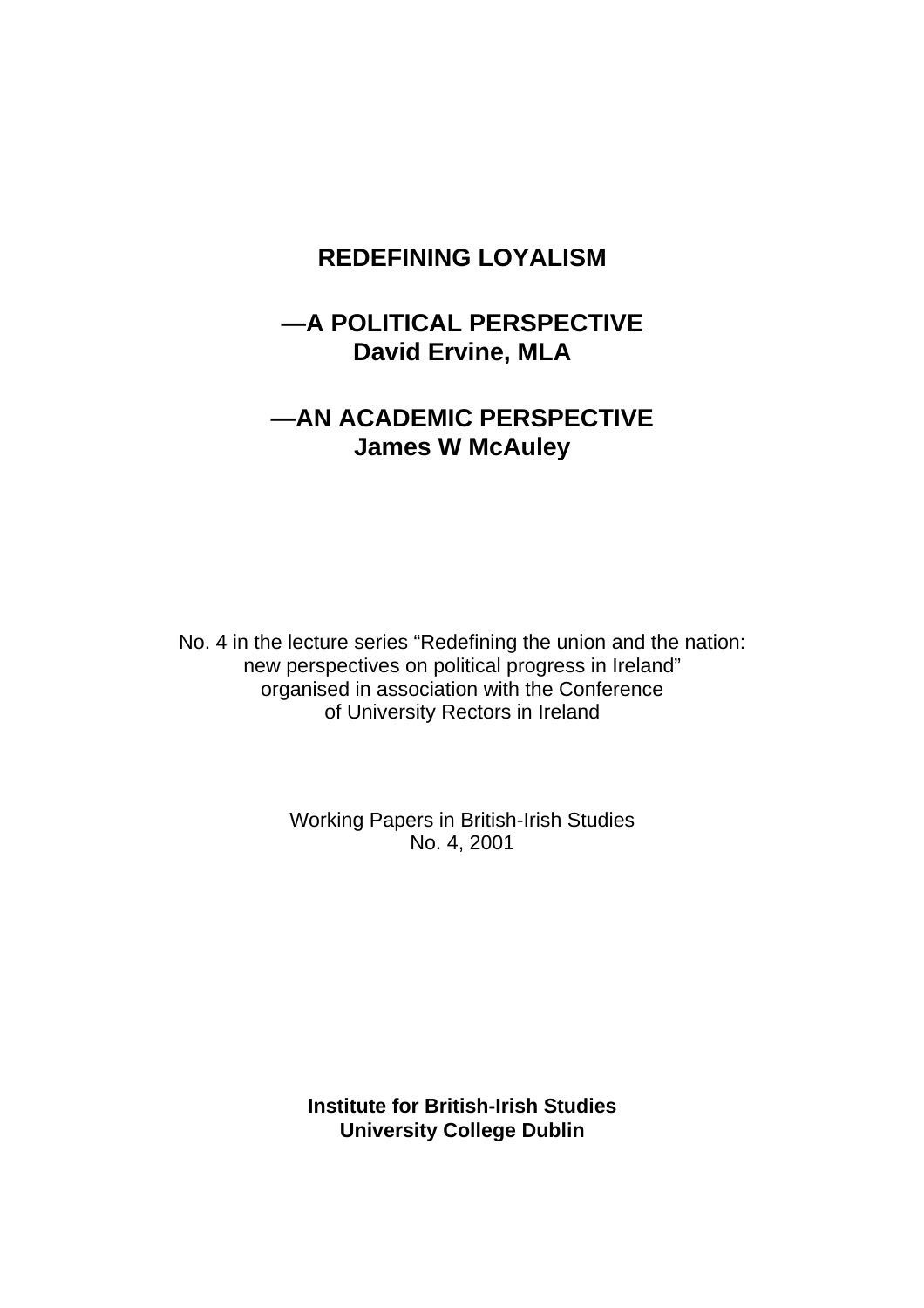IBIS working papers No. 4, 2001

© the authors, 2001

ISSN 1649-0304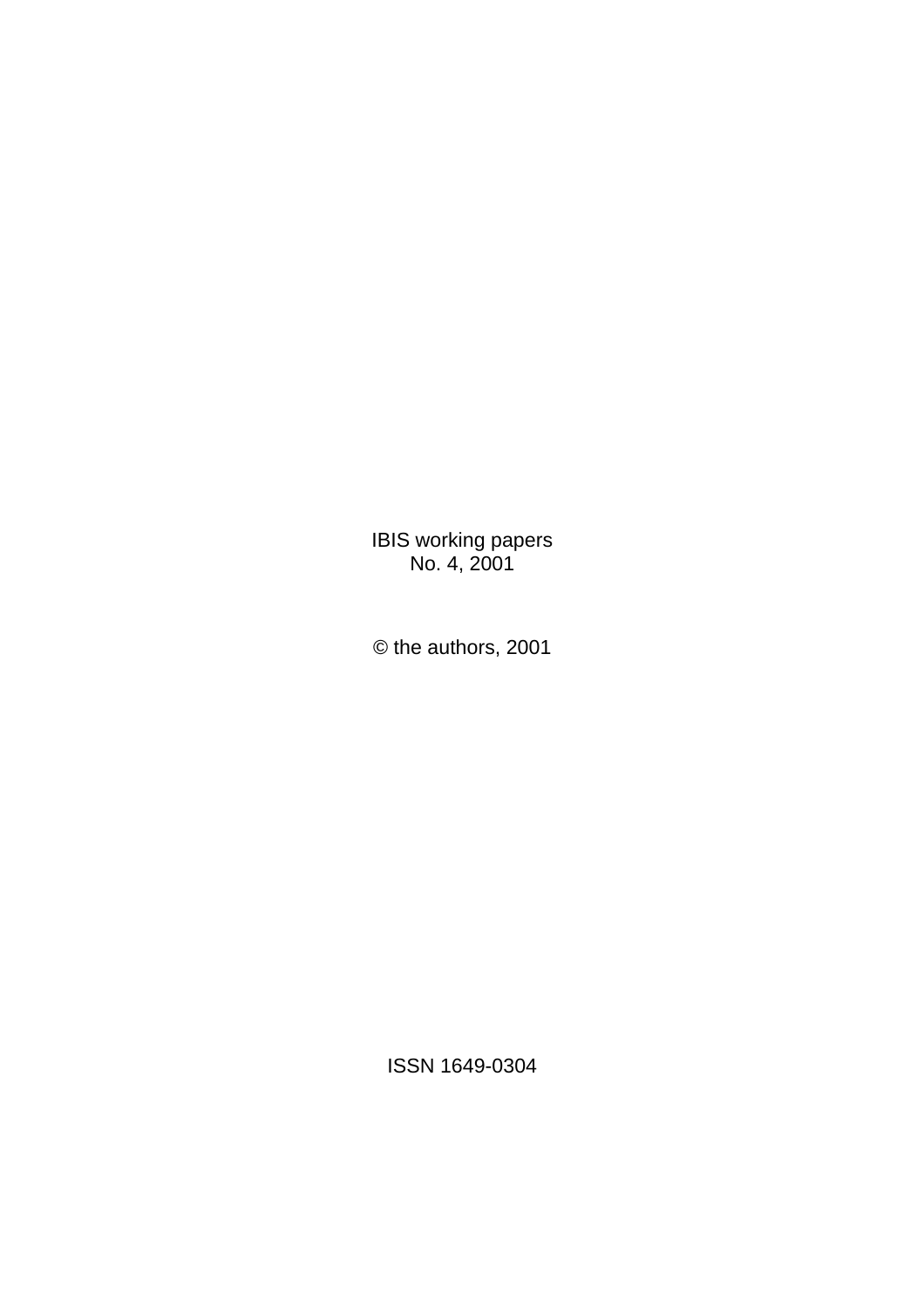# **REDEFINING LOYALISM— A POLITICAL PERSPECTIVE**

Although loyalism in its modern sense has been around since the 1920s, it acquired its present shape only at the beginning of the 1970s. Then it was reborn in paramilitary form, and was used by other, more privileged, unionists to serve their own interests. Yet the sectarianism within which loyalism developed disguised the fact that less privileged members of the two communities had much in common. Separation bred hatred, and led to an unfounded sense of advantage on the part of many Protestants who in reality enjoyed few material benefits. The pursuit of accommodation between the two communities can best be advanced by attempts to understand each other and to identify important shared interests, and the peace process can best be consolidated by steady, orchestrated movement on the two sides, and by ignoring the protests of those who reject compromise.

# **REDEFINING LOYALISM— AN ACADEMIC PERSPECTIVE**

In recent years a division has emerged within unionism between two sharply contrasting perspectives. On the one hand, traditional unionism has relied on a discourse of perpetuity, relying on long-standing values and political attachment to the old order, and seeing in the developments that have been taking place since 1998 evidence of a creeping form of Irish unity. By contrast to these, "new loyalism", represented in particular but not exclusively by the Progressive Unionist Party, is based on a reinterpretation of the past of unionism, seeing in this a pronounced and politically significant class structure, and putting the case for the defence of working class interests. This alternative vision rests on a more pluralistic conception of the politics of Northern Ireland.

#### *Publication information*

This contains the revised text of two lectures presented as part of the seminar series "Redefining the union and the nation: new perspectives on political progress in Ireland", organised jointly by the Conference of University Rectors in Ireland and the Institute for British-Irish Studies. The lectures were presented in UCD on 6 November 2000.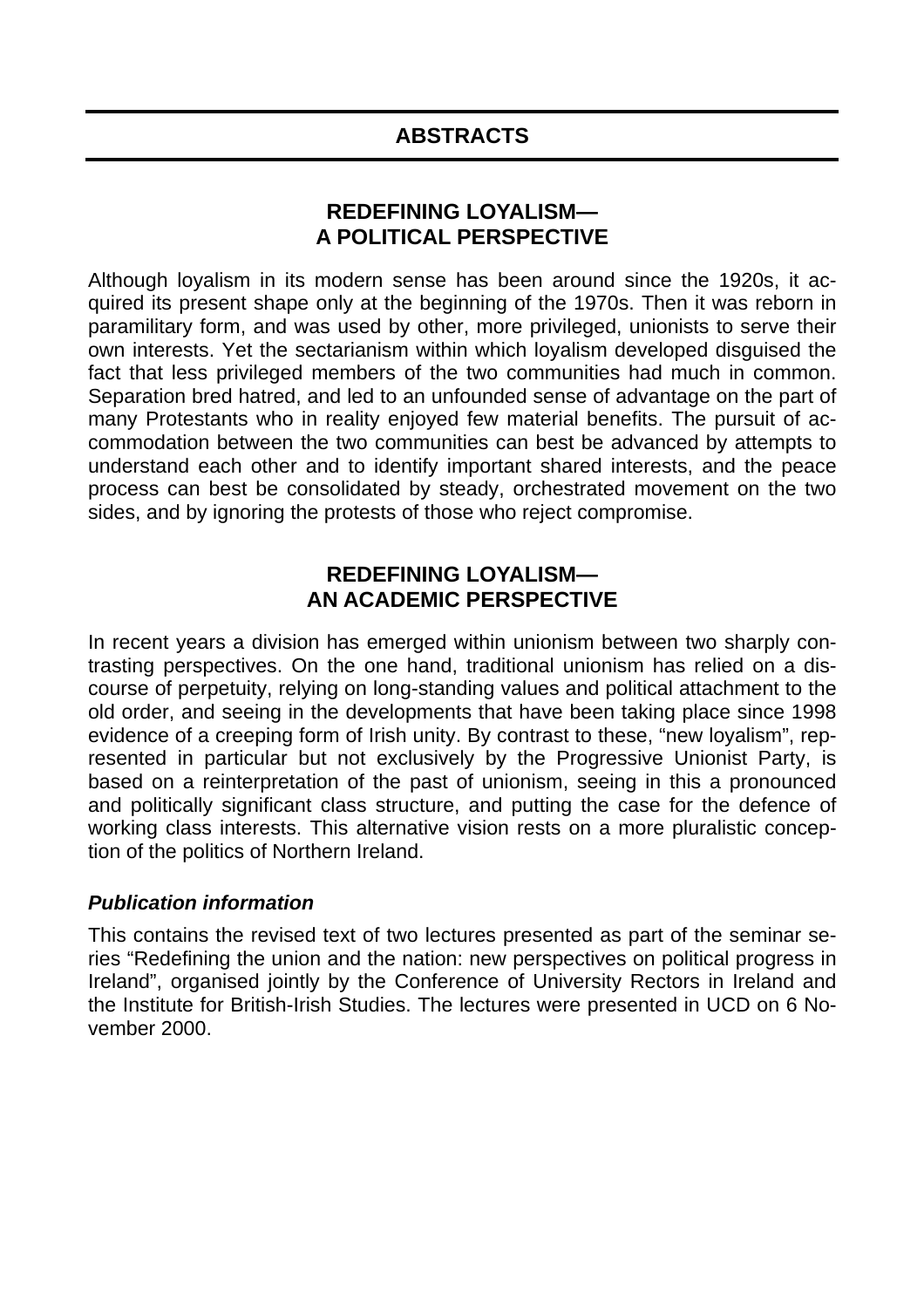**David Ervine, MLA**, is leader of the Progressive Unionist Party in the Northern Ireland Assembly and a former member of the Northern Ireland Forum for Political Dialogue (1996-98). He was elected to Belfast City Council 1997, and has been active in loyalist politics since the 1970s.

*James W McAuley* is Professor of Political Sociology and Irish Studies in the Department of Sociology and Psychology at the University of Huddersfield. He has published extensively on the theme of loyalist politics, and is the author of *The politics of identity: a loyalist community in Belfast* (Avebury, 1994).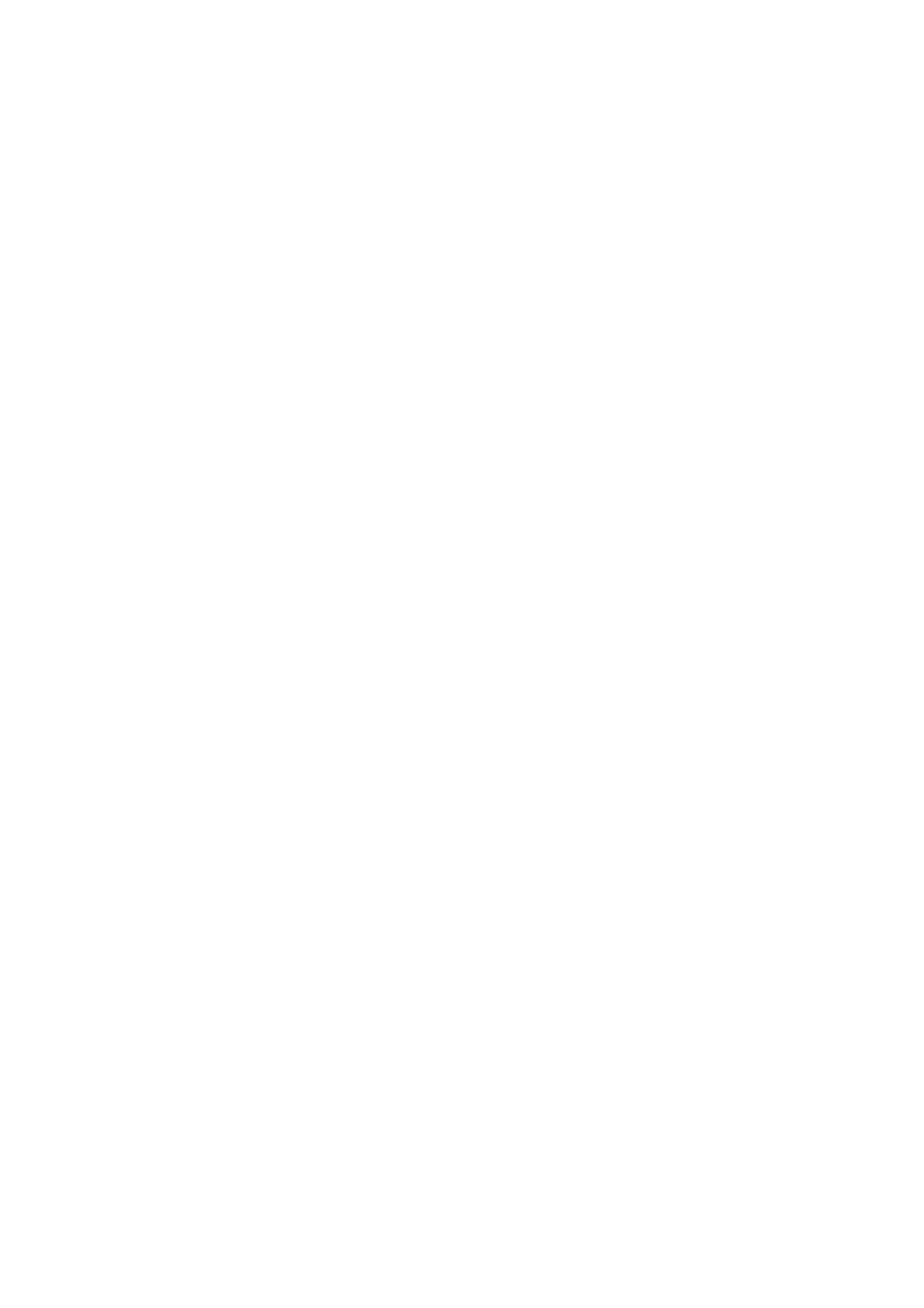# **REDEFINING LOYALISM— A POLITICAL PERSPECTIVE**

#### **David Ervine**

**I** 

Let me give you my understanding of when and how loyalism was first defined. Loyalism was first defined around about 1971-72, when the great and the good within unionism decided that they needed to have a distancing process between themselves and those who, rather than talking a good fight or an argument, were actually physically prepared to fight. They embarked then on a process of developing for themselves a position which separated them from any sense of complicity in the problem that is Northern Ireland. I suppose it is best epitomised by identifying these people with those who live on the "Gold Coast"—and that is not Dublin 4 by the way, although it might be, it is actually an area outside Belfast where property values are very high, where the quality of life and the remuneration are substantial. The view of this group of unionists probably was that if all of the bad people would just go away, what a wonderful place it would be.

Well, of course, paramilitarism is not something that our societies are immune to. In real terms the phenomenon of paramilitarism really was created in the 1970s, and therefore the question I would have for the great and the good, and for those who believe themselves not to be complicit in the circumstances that gave shape to Northern Ireland, is what on earth went wrong in the time when there were no paramilitaries? What actually happened when there were no rampant UDA, UVF or IRA? What was so wrong in our society that the circumstances of explosion were created? Could it be that the suppression of a group of people, the denial of political exposure, the denial of any sense of capacity to influence the society in which they lived had some contribution to make or could act as some kind of cause that led to an explosion of violence?

We have got to remember that 27 years of nationalist opposition in the early years of Northern Ireland brought nationalists to the heady heights where they managed to get one piece of legislation through the Stormont Parliament, a piece of legislation so insignificant that many see it as amusing—an amendment to the Wild Birds Act. That was nationalism's contribution to the legal framework of the Northern Ireland state. This is an indictment. It is an indictment that puts an onus on those who feel themselves not to have been complicit to begin a digging process and to begin to look at where they contributed to the circumstances of this society.

The way in which we had a one-party state; the way in which we *did* discriminate; the way in which we created circumstances where there were "them" and "us" these were the circumstances that undoubtedly create the conditions for bitterness and hatred, because "them" and "us" translated into another language is zero sum.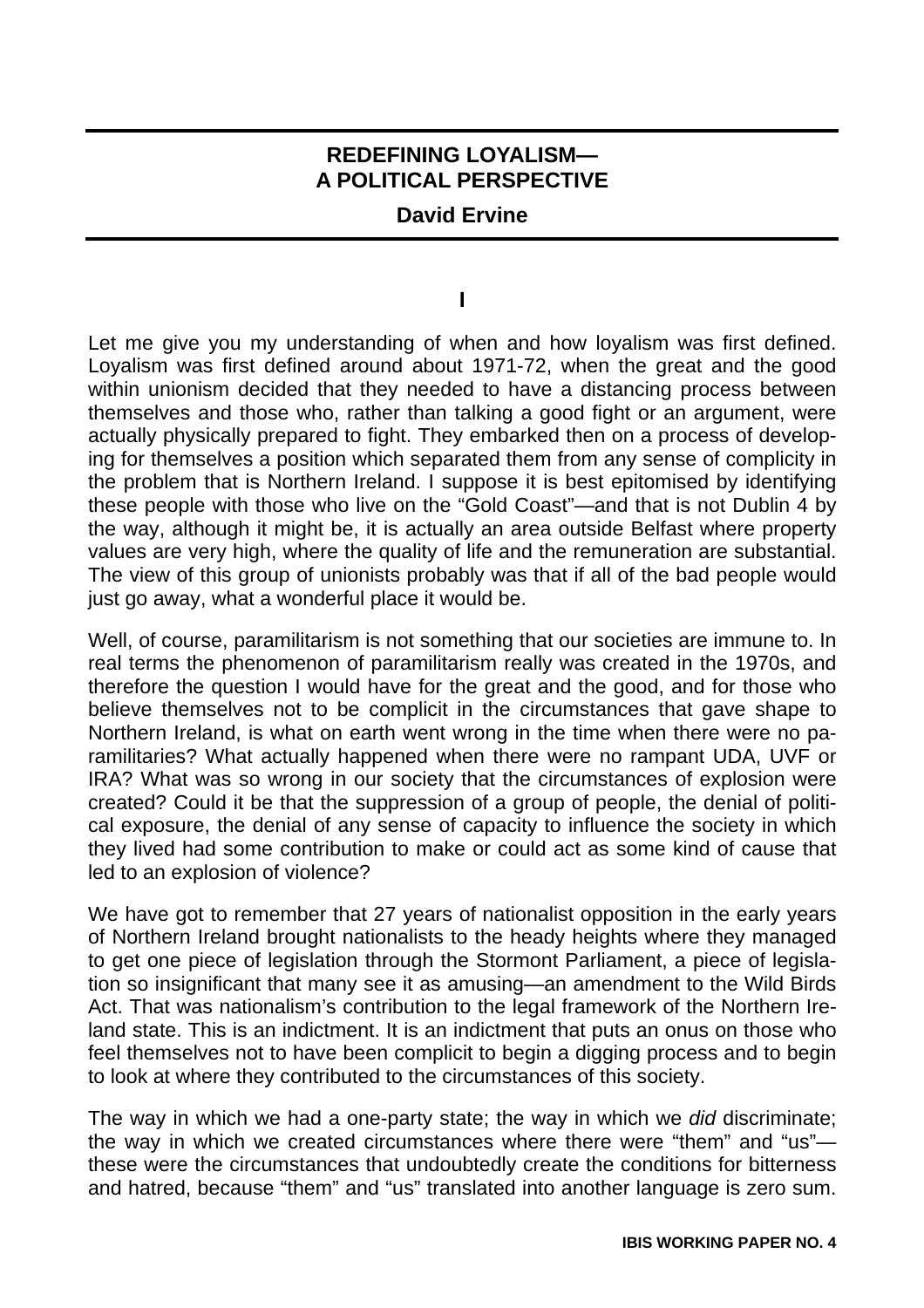Yet the two communities live and lived often no more than 50 metres apart. If our trajectory was good we could hit each other, if our voices were loud we could hear each other, but we did not know each other, and indeed, we have never really known each other. We have been born in separate hospitals, go to separate schools, sign on at separate unemployment exchanges, and to add insult to injury we are buried in separate graveyards. Although there are other societies like this, the reality is that Northern Ireland is only 90 miles long by 90 miles wide. The sectarian dichotomy is brutal and vicious. It sees 93 percent of us living in areas that are homogeneously Protestant or Catholic; only 7 percent of our society is mixed.

Now I do not for a moment believe that sectarianism does not flourish in the drawing rooms, or that it is absent among the privileged. It flourishes among all classes. In our family, we did not have a drawing room. The drawing room was in front of the fire where the TV was and where the tin bath went—nothing spectacular, nothing special. It was much the same as where many people lived in, both in Belfast and in Dublin and indeed in Newcastle and Manchester and Liverpool, Bradford and London and many other parts of this world. Here, too, sectarianism could grow. Sectarianism is a flower—a beautiful flower. It does not grow wild in a field—it is nourished. It is nourished and it is cared for; it is reproduced, generation after generation after generation.

When I talk like this I have to pinch myself, because at one time I myself shared these views. When I was imprisoned in Long Kesh in 1974, people should be under no illusion that I would have blown up members of the other community, or shot them, because that was the capacity within my heart, the capacity of sense of siege, perhaps most manifest in the fear that the other side provoke. Of course, that is fairly understandable given that you do not know the other side, given that you can never appreciate the desires and hopes and dreams that they have, ones that in many ways mirror the hopes and desires and dreams that you have.

Why is it that the price of a bag of coal, the price of a loaf, or the pathetic education system at working-class level in Northern Ireland has never drawn the people together? Could it be because of the beautiful flower? Could it be the circumstances of division? Could it be the flourishing of elitism? Could it be that there are those who do well from such division? I contend that that is the case. Why was it that in 1922 the then Unionist government paid—as some are old enough to remember— 50 bob, two pounds ten shillings a week, to loyalist gunmen (even though they were not called loyalists then, they were just strange unionists) to shoot Catholics. If this sounds controversial, check the history—it is true. This arose from the interests of those who believed themselves to be in authority, those who believed themselves to be in control, those who believed that potentially they had something to lose.

#### **II**

The position is a bit different now but there are still some similarities. Why do the drug dealers ply their trade with impunity? Why do we live life in this way? Within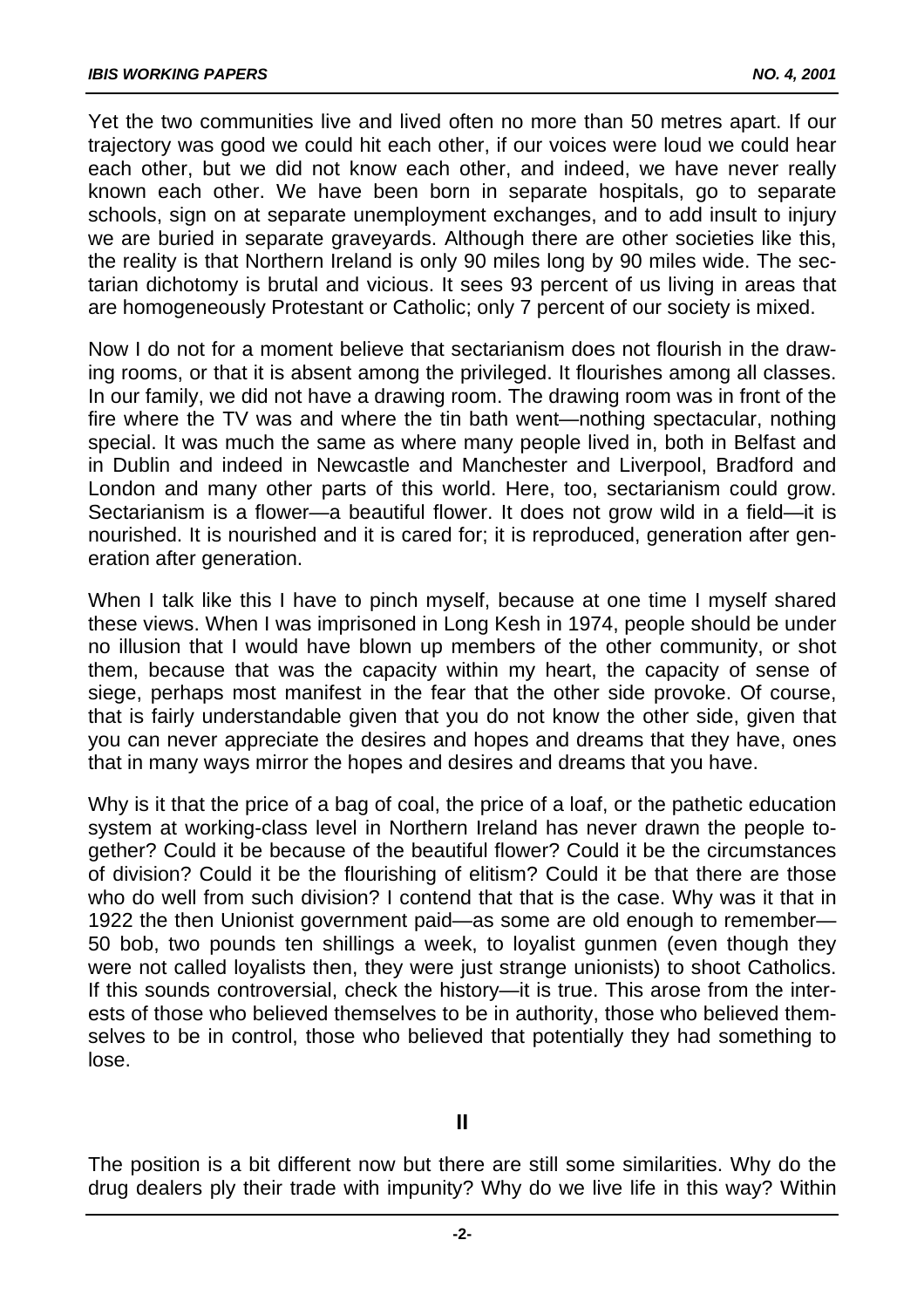the last 14 months I have buried seven of my colleagues. Why is it that what many would see as thick, Neanderthal, stupid loyalism with its knuckles trailing the ground was effectively the only real bulwark and defence for the Good Friday Agreement on the Unionist side for some time? I may be the wrong person to say this, but why is it that I had to break every inch of ground that David Trimble walked on? Why is it that this had to happen? Why is it that we constantly have to challenge the reticence within Unionism?

When my society is attacked from without, the questions and the challenges enter my community like an Exocet missile and explode inside, causing fear and trepidation—or *further* fear and trepidation. We then do what all tribes do; we weld ourselves into an homogeneous unit to be driven by the lowest common denominator because of the fear of what is outside the tribe. That tells me that the only real, valuable debate about unionism is within the unionist community. It is a question of defining who we are and what we are; the simple terms in which we see ourselves and indeed in which others see us are quite frankly frightening. There have to be circumstances within which we have our own security, our own confidence, our own belief. The alternative is that the people of Northern Ireland define that which they do not want rather than embrace that which they do want, and that, surely, leads to a constantly and continually negative politics.

What conceivable good can come out of a continually negative politics—what, other than fear and trepidation? If we are witnessing the people of Northern Ireland, especially the unionist population, living in some sense of fear and trepidation at the moment, why would they be otherwise? All of their leaders—and not just some of them—have been telling them for 30 years to look at their boots, to walk with a solemn demeanour: "you're sold out", "you're beaten"; "you've every right to be frightened", "the betraying British government", "the preying Irish government". When the violence of the republican movement is added to all of those things, it confirms for the Dr Paisleys of this world that from their own point of view it is best to be defeated than to compromise. Remember that his church is called the Martyrs' Memorial Church!

Well there are no martyrs about my party. We are about a new society. We are about pluralism. We are about justice. We are about equality. This is the year 2000, and we have politicians on this island talking about wanting equality, talking about needing justice. The year 2000! Is that not an indictment in itself, an indictment of how the world failed to do what it needed to do what it should have done? We still have to argue that there is no consciousness abroad that fully understands the complexities of the Northern Ireland circumstances. When the Americans and indeed at times the British arrive here—people who mean very well and who think that a handshake will do the job—they have got another think coming. We all know that. We are not going to wash away or wipe away the fears and trauma of generations, passed on and nurtured, much like the flower I referred to. We have to start almost afresh, and we start on the basis of equality; we start on the basis of our own appreciation of someone else.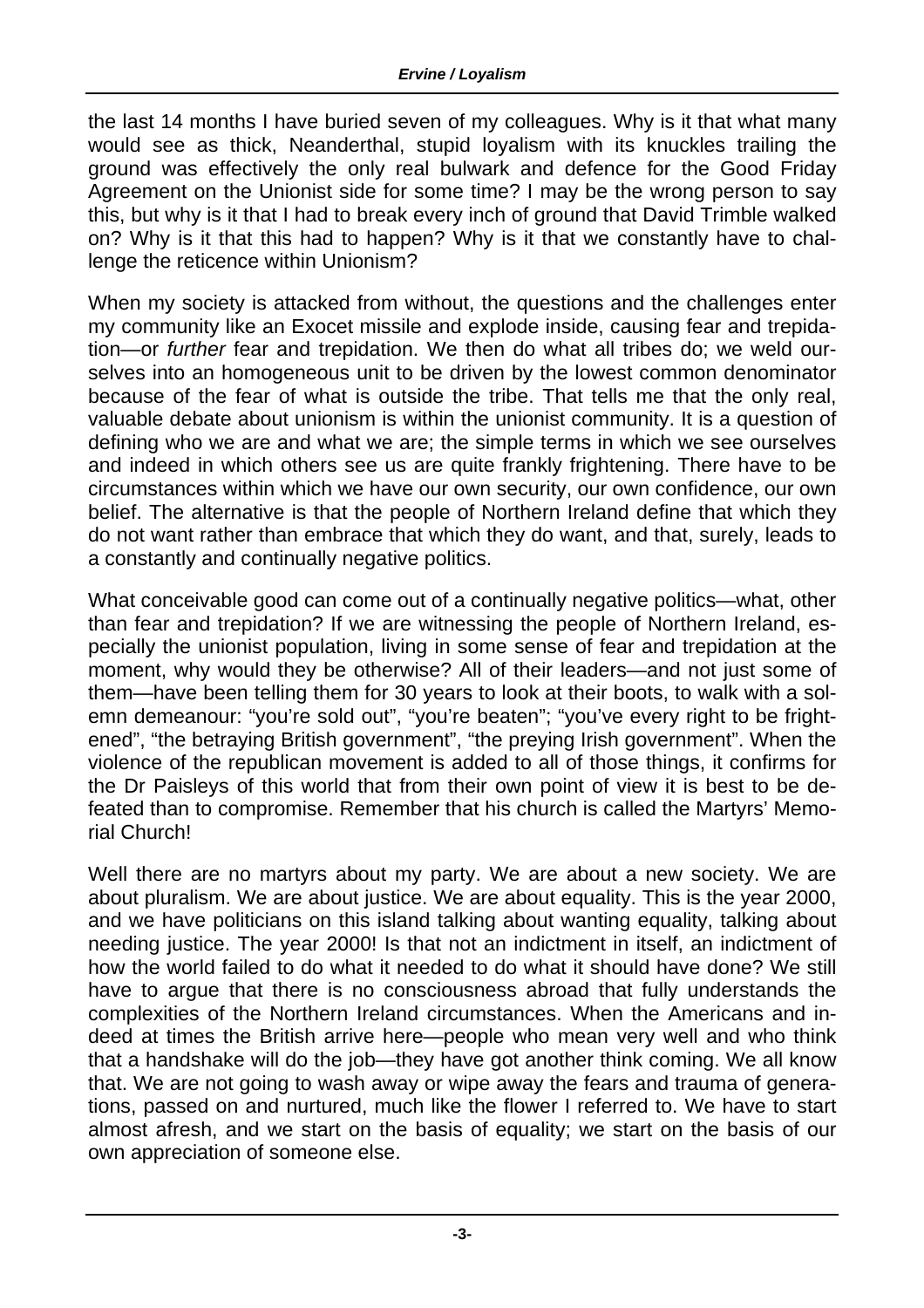When I was a kid we used to shout "we are the people". Of course, that meant that somebody else was not part of the people, but I did not realise that at the time. But now we would settle for being "a" people. We have been through a lot. We have been through some substantial trauma. But when I think about being a traditional unionist, and from a traditional unionist's point of view that means being a respectable unionist, well I frankly have no desire to be a respectable unionist in that context. I want to be a human being, and I want the human beings in my society to recognise the politics of commonality—the issues that unite us rather than divide us, the circumstances that we need to come to terms with, the promises that we owe to each other: the right to live in peace, the right to live where you wish, the right to live free and unmolested for your political or religious beliefs.

These are true core issues for us. I remember when the Good Friday Agreement was being negotiated in its draft form we offered the theory of radical change. We argued that we did not want a "Paddy" bill of rights, we wanted a bill of rights. We did not want a bill of rights that just dealt with why Protestants and Catholics, or nationalists, unionists, loyalists or republicans had found it difficult to live side by side. We just wanted rights for human beings—whether that was in relation to the fact that you were born with a defective circumstance that made you homosexual or whether that was an accident at birth that made you disabled, or less able-bodied, or whether it was whether you were born a Protestant or born a Catholic, or the big issue: whether you were born a male or a female. All of those things, if we are about building a modern society, are vaguely important—all of them. Absolutely all of them have equal validity.

#### **III**

If we in the Progressive Unionist Party and the so-called new loyalism are to play a role in the future of our society, it will be based on a constant, continuing fuelling of the debate within unionism. Unionism, through that debate, will become stronger. It will be less frightened, and issues such as "no guns, no government" will become less important. We have a coffee room in Stormont and the constant banter there is "no buns, no government." The members there banter about it, we laugh about it, but we tell the population outside that we are unable to laugh with each other and that this issue is the most defining and critical circumstance that our society faces, and therefore it is always a "make or break" one.

When an issue is always a "make or break" one, it becomes dangerous. I cannot know for sure whether Mr Trimble would have achieved his recent 54 and a bit percent majority, as opposed to his 53 and a bit percent majority the last time, had he not tried to keep his supporters happy by imposing some form of sanction against Sinn Fein. I would have wished that this had not been necessary, but nevertheless he has to make that judgement call. We will never know whether or not he would have succeeded without introducing that sanction.

There are two sides to every story, and whatever about my position, there is my equal and opposite in Northern Ireland and both sides have a responsibility that I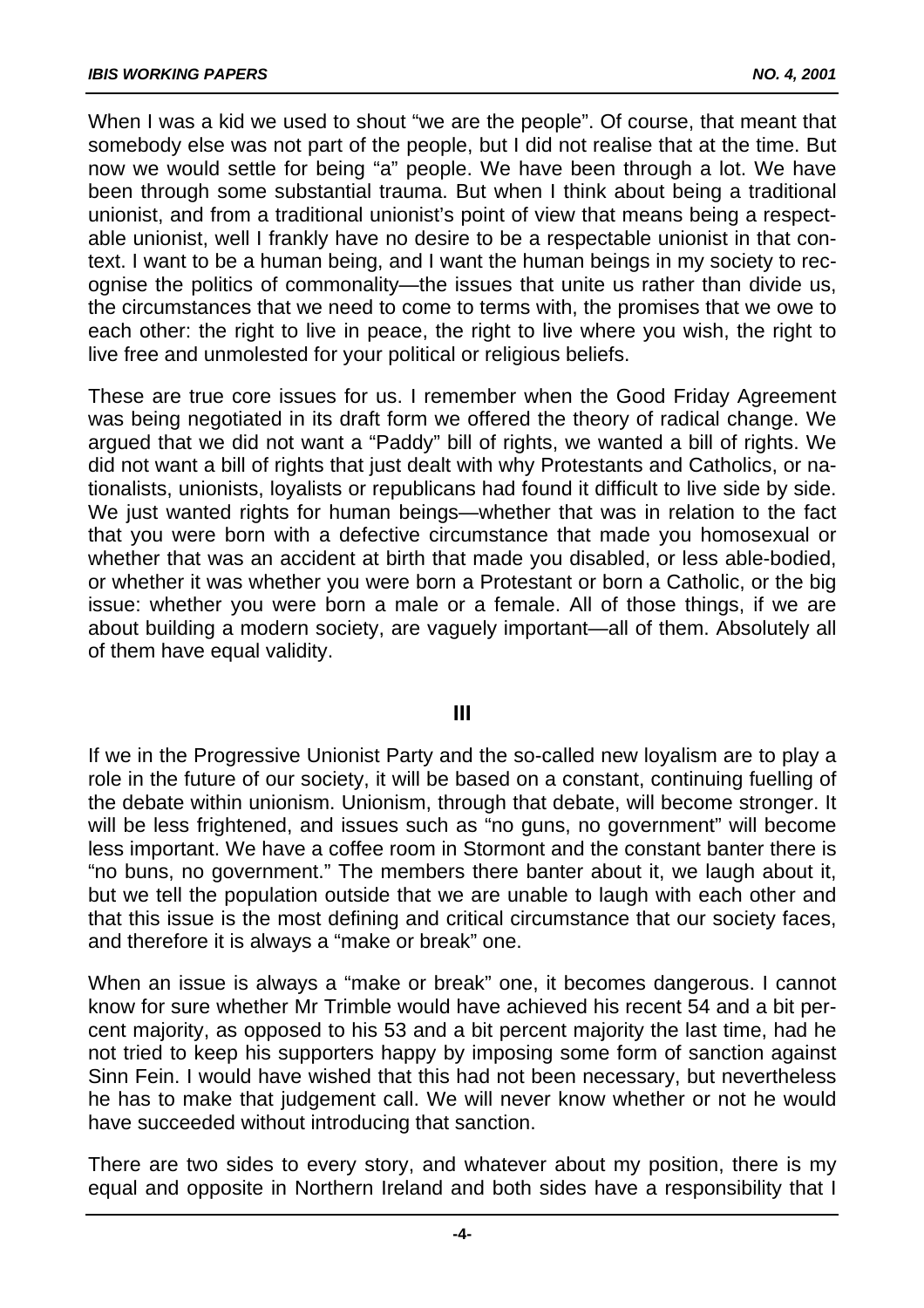think they are seeking to address. I believe that Adams and McGuinness are genuine. I would not have come this far if I did not believe this. The interesting thing is that loyalism was sold the Good Friday Agreement not by the television screens alone, or by the news media alone but by tramping up and down the whole of our country talking to small groups, large groups, trying to explain, explain, explain and explain again what lay in front of us. For one of the defining circumstances that was related to our supporters' acceptance of the Good Friday Agreement, and indeed the acceptance of a loyalist cease-fire in the first instance, was the constant shift of the Republican movement.

Few people will have read the "Green Book", the IRA code. But the "Green Book" is something that most unionists think is about crossing the road; they see it as a "green cross code", or something like that. Although these people in the unionist mindset believe that republicans have been killing them for 30 years, they never went out of their way to try and understand the mindset of republicanism. In understanding the mindset of republicanism we can see a seismic shift. We understand how difficult it must have been to turn the juggernaut, and we pay respect to and accept the bona fides of those who did that. No one told us it was going to be easy to accept the bona fides of the enemy, but there are some in my community who just do not want to see the wood for the trees. They do not want to know that Gerry Adams and Martin McGuinness exist and, better still, they do not even want decommissioning. The reality is that if decommissioning were to happen tomorrow the Democratic Unionist Party would turn into a large pail of defecation simply on the basis that their political careers would be over. They need the retention of weapons.

Now to be a little more controversial, so do I, and let me explain why.

My community in Northern Ireland believes that conflict resolution comes in a plastic bottle that is to be found on the shelf in the chemist's shop, and you apply it like suntan lotion; or they believe that conflict resolution is an event. It is neither a suntan lotion nor an event. It is a process; and when you are a politician, process protects. Process allows you to manoeuvre and take forward the arguments and the circumstances based upon the protection that process creates. We have not educated the unionist community well enough. We in the loyalist community have educated our people and worked hard at it, but the larger unionist community has not been educated well enough on the issues of process. Indeed, I witness the potential difficulties around the corner for the peace and political processes, but remember these are not one and the same thing. It is only when the peace process and the political process converge that perhaps we will come of age.

But we watch as Gerry Adams struggles manfully with his constituency, David Trimble with his, John Hume and Seamus Mallon with theirs, me with mine, Monica McWilliams with hers, Sean Neeson with his—all of the pro-agreement parties do so. We have not yet had the brainwave of seeing the need to develop our capacity to fend off attack, given that the Good Friday Agreement and its parameters prove the interdependency of the relationships between people—not just within Northern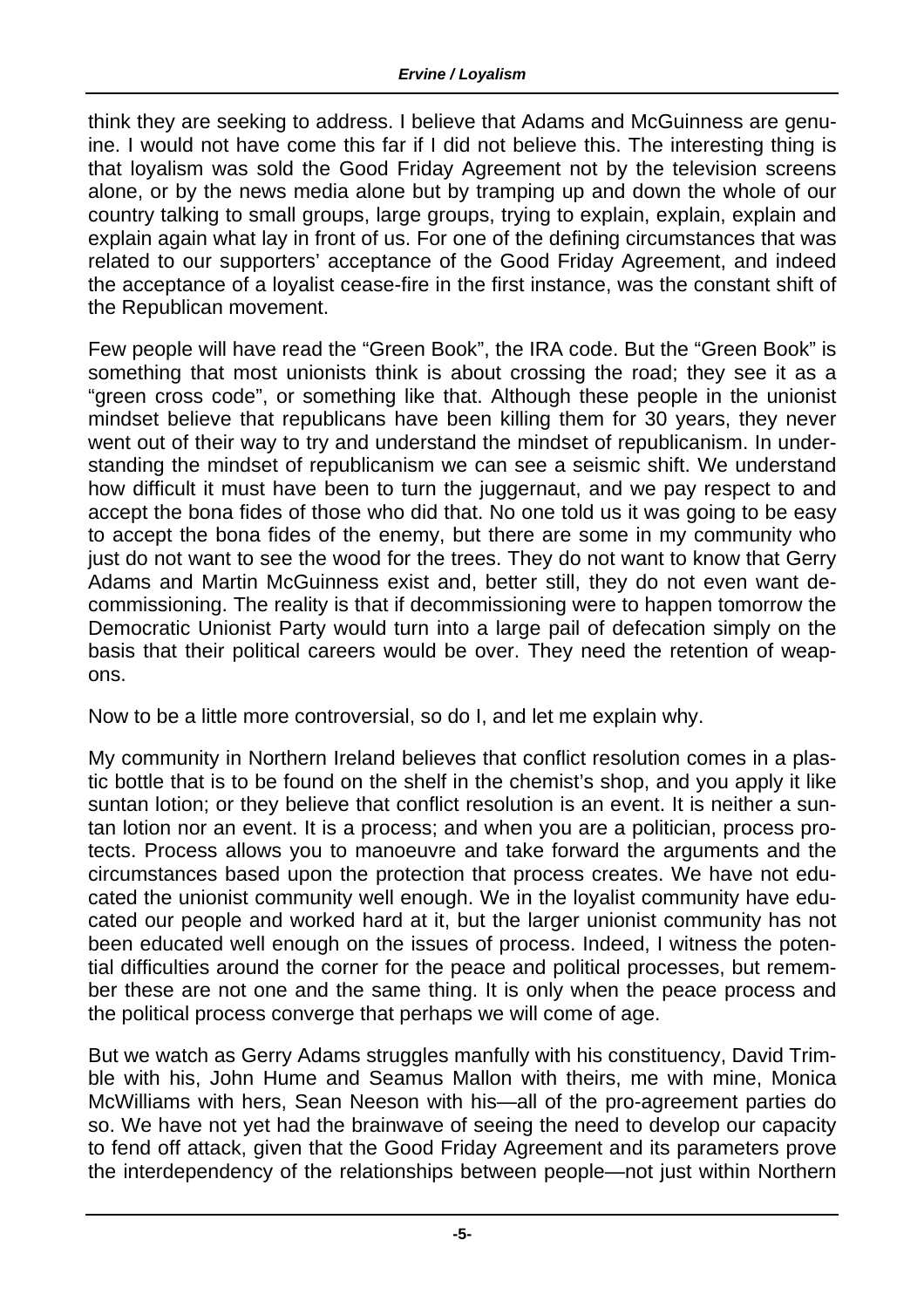Ireland, but between Northern Ireland and the Irish Republic, and indeed between this island and the island of Great Britain. The picture is almost like a set of tent poles or a wigwam; you know that if you take one item away, they will all fall.

#### **IV**

So that tells me that the strength that we should be looking for is from each other. It must be based upon the "politics of need" rather than the mutually exclusive "politics of want" about which each side in a divided society keeps megaphoning the other. It is really now high time that loyalism, republicanism, unionism and nationalism began the process of choreography to deliver to the people the benefits of the Good Friday Agreement. If we fail to deliver the benefits, the people will quite reasonably argue that the Good Friday Agreement does not mean a great deal for them. But contained within the Good Friday Agreement, I believe, are substantial benefits for all of our people. It is therefore remiss of us not to get on with the job of delivering the benefits to the people as speedily as possible.

I therefore advocate, or indeed demand, that we very soon begin the process of choreography that will on the one hand protect the politicians who have to make the dangerous and risky moves, while on the other hand ensuring that the people begin to recognise the flow of benefit to them, and support the politics of a new dimension rather than the old tired politics of the past. For David Trimble, let's hear Ehud Barak; for Gerry Adams, let's hear Yasser Arafat; for Real IRA, let's hear Hamas. The processes of movement, change and dynamics in any divided society, especially a divided society with violence at its core, are the same. The moralists or the fundamentalists will always bite the ankles of the visionaries. There's nothing new in that, as we should know. We as human beings should have studied that, but of course the theories of conflict resolution or suntan lotion or event are so underdeveloped that we have no science of such a thing. It is now in embryonic form, at its very beginning, and we are going to learn more and more about it. We are never going to teach it in our schools because the issue of conflict is one of the things of which we have been victim since man inhabited this earth, and yet is the one science we do not have. We have obstetrics, we have mathematics and all kinds of sciences and yet we do not have a science that stops us killing each other.

Why is that? Why is it that we have not developed as a people enough to encourage each other to have value for all other human beings—that we know each other as people rather than focusing on our perception of an unknown ideology which is different from ours? Why is it that we do not put our children in schools together? What have we to be frightened of when children at four or five years of age begin to know each other as human beings rather than finding out that they do not like someone simply on the basis of their ideology—especially if they have never really met them anyway? Is it not better that we build a society that has people with full educational ability? This should be not just the education of the "three Rs", the education of life. Education about how men relate to women might help us to begin to diminish the degree of domestic violence that happens not only in Belfast but also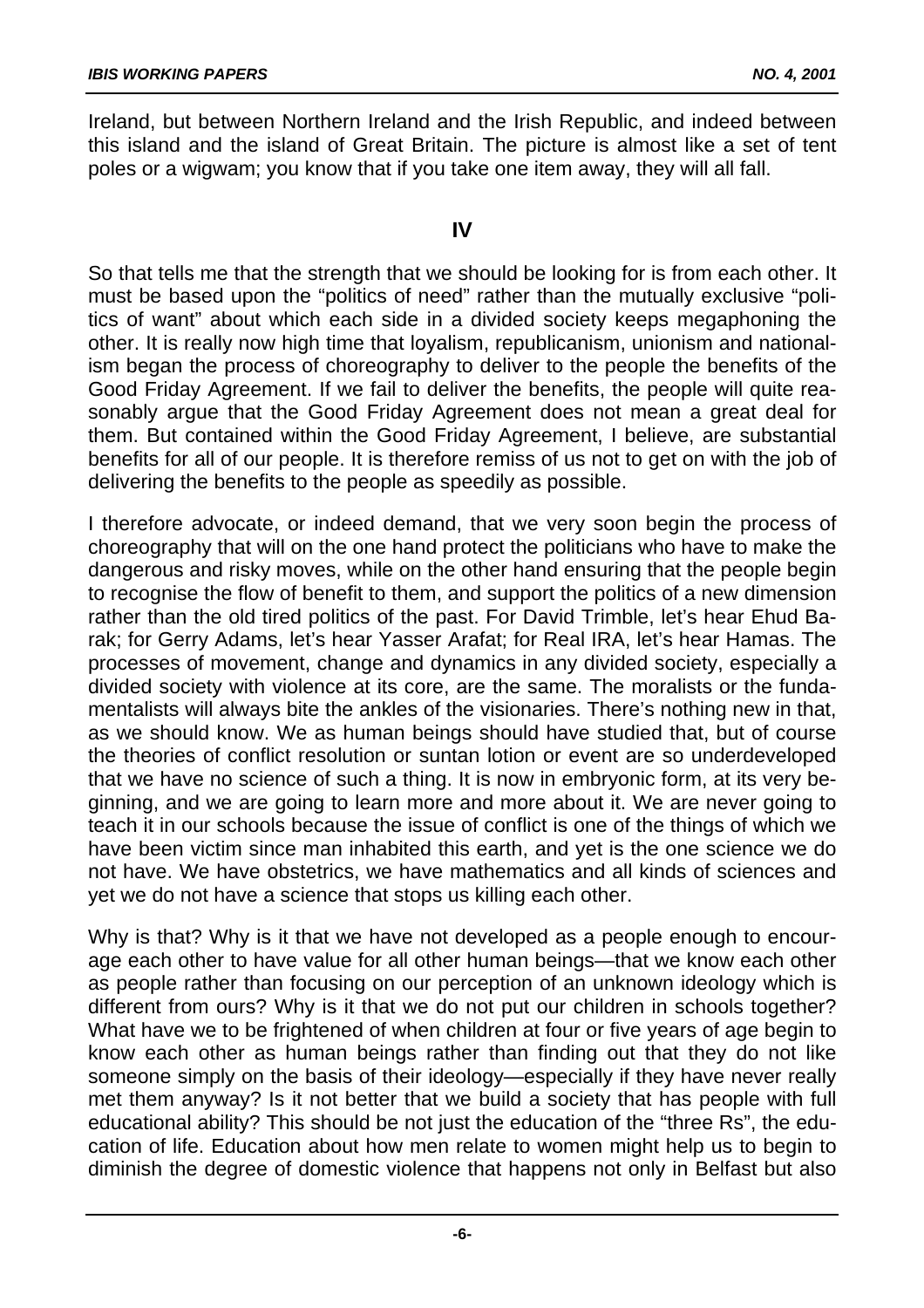in Dublin and right across society, whether you are working class, middle class or, indeed, if you have a few bob.

I would like to finish with this thought, and I certainly hope that I am right. It is my belief that the conveyor belt which has begun on this island is unstoppable. There are, and have been, and will be again, dark days. But I do not believe that the people can be forever denied the right to peace, justice and pluralism. I could have engaged in dialogue about the reason why I was at two funerals today. But that would be a distraction from the bigger picture. We must remember that no matter what pain goes on around us, the bigger picture means a lot more in the longer term. There will be peace on this island. Indeed, there will be peace in the British Isles. But we must all realise that no one group, no one person has the capacity to define the price of this peace.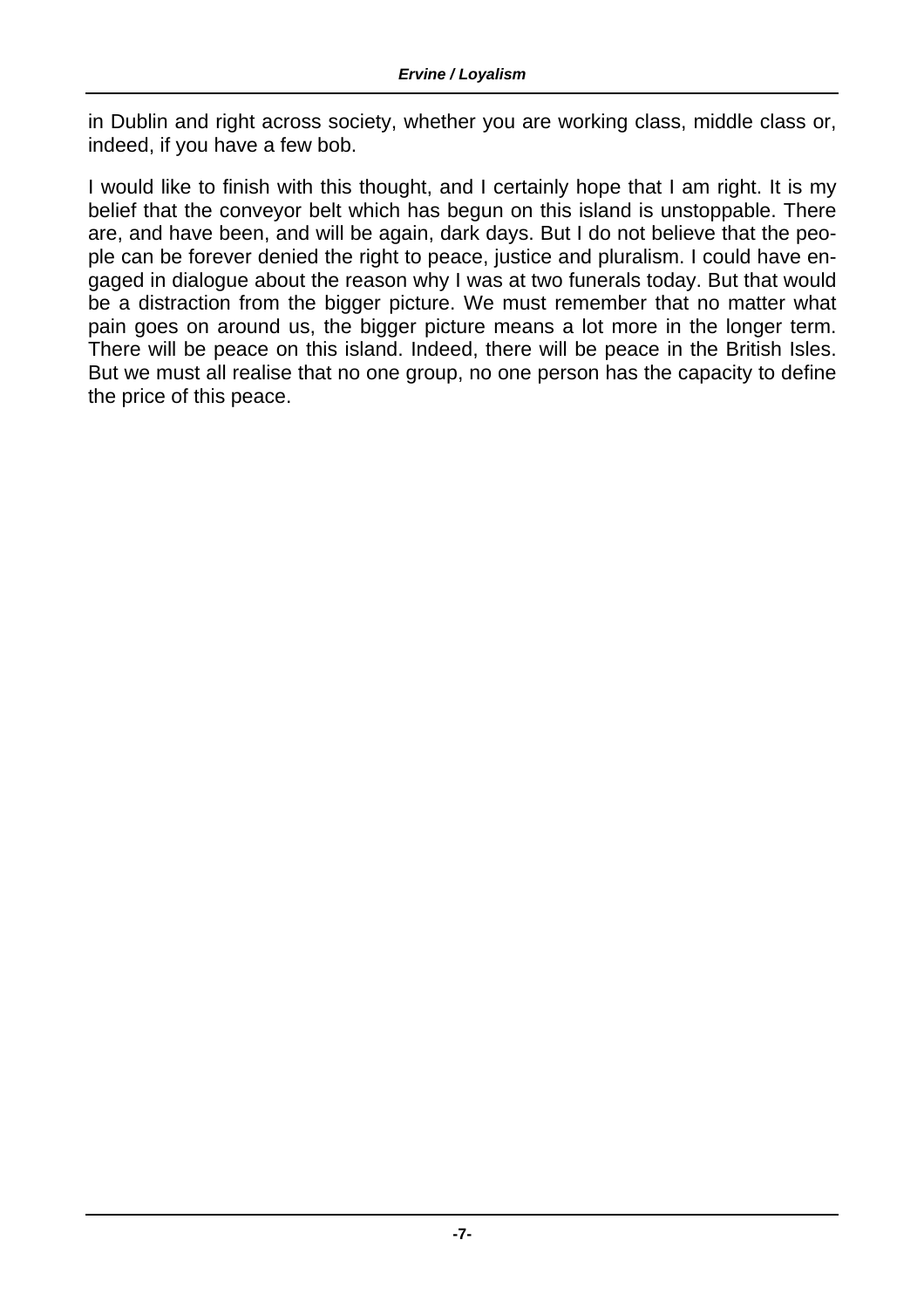# **REDEFINING LOYALISM— AN ACADEMIC PERSPECTIVE**

#### **James W McAuley**

Conflict in Ireland often seems so deeply entrenched as to be beyond solution. In part, this reflects the immensely powerful trope of nationalist Catholic identity which gave unionists nowhere to go. In turn, they have responded only with a conditional, ambiguous and ill-justified notion of Britishness which can never accommodate the nationalist population of Ulster. The deconstructions of monolithic representations of nationalist Irishness and unionist Britishness ... is a necessary precursor of political change (Graham, 1997: 13).

# **INTRODUCTION**

The contemporary politics of Northern Ireland remain dominated by the search for a stable political settlement. One of the more important outcomes of this has been the increased fragmentation within the politics and social relations of unionism. In this paper, I want to consider how sections of Ulster unionism and loyalism have responded to contemporary events in Northern Ireland.

That response has been fragmented and at times contradictory. In party political terms, the Democratic Unionist Party (DUP) has consistently stated its distrust of, and has organised against, the "peace process". Further, while the largest unionist grouping, the Ulster Unionist Party (UUP), has recently partly re-endorsed the working of the Northern Ireland Assembly, clearly many of its supporters are engaged extremely reluctantly. The implications of the Ulster Unionist Party's hardening attitude to "guns and government" must put a question mark over the future of Stormont "power-sharing". Beyond that there are important consequences for any reconstruction of loyalism, some of which I shall highlight in a few moments.

Within unionism, it is only those political groupings originating in the loyalist paramilitaries, the Progressive Unionist Party (PUP) and the Ulster Democratic Party (UDP), which have consistently been prepared to positively promote involvement in the search for a negotiated settlement. Central to this has been the surfacing, from deep within working class loyalism, of those openly challenging many of the values and structures of traditional unionism.

In particular I wish to discuss and analyse the attempts in the contemporary period to redefine loyalism.<sup>1</sup> Central to this will be an outline of the contours of contemporary loyalism and the development of a newly articulated social democratic politics from some sections of Protestant working class communities.

 $1$  I wish to acknowledge the recent ESRC grant (AWARD L327253058) that I received with Jon Tonge from the University of Salford to carry out this work.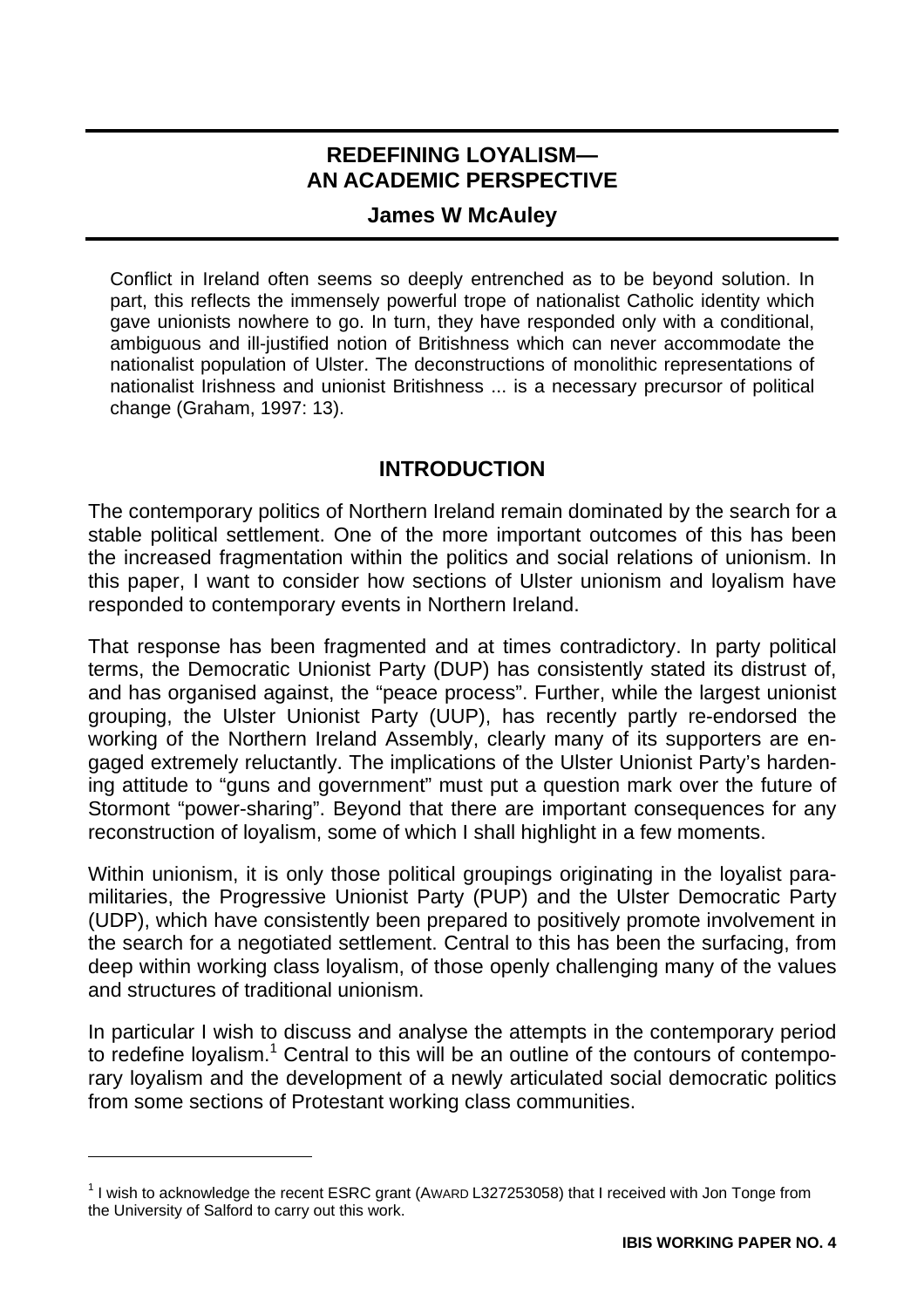Indeed, the current period has witnessed a growing recognition from within key sections of loyalism that unionist politicians have largely absolved themselves of many social and economic responsibilities, by giving primacy to the constitutional issues. This has led not just to a reassessment of the unionist leadership and the Stormont system, but, in some cases, an attempt to redefine what loyalism means. This reflects a growing sense of awareness that the system in which they saw their unionism as playing a central role has failed for the loyalist community. Moreover, there is a growing sense that many unionist politicians are more concerned with restating their position on the constitution than they are in addressing the realities of everyday life in working class loyalist areas.

Hence, the views being expressed by the political leadership of the PUP offers a clear attempt to dispute and to reassess traditional unionist discourses. Central to this has been the challenge offered to the authority of the established unionist political leadership. As David Ervine once put it, the "bellicose ranting of the unionist that the world has become accustomed to is not real unionism. The real unionism is not unnecessarily jingoistic, it is not right wing but practical, if it is allowed to be so" (*Sunday Times*, 5 March 1995). Overall, this political movement has become popularly known as "new loyalism".

# **WHAT IS "NEW LOYALISM"?**

So what is "new loyalism"? One way of characterising it is through those key figures, such as David Ervine and Billy Hutchinson, who have emerged to the foreground. Even so, this needs to be set in context. Both Ervine and Hutchinson are ex-members of the loyalist paramilitary grouping, the Ulster Volunteer Force (UVF). Indeed, they both were arrested within days of each other in late 1974, for paramilitary activities. In turn, along with many others, they were highly politicised during their period in jail and greatly influenced by Gusty Spence (initially, as Officer Commanding of the UVF in Long Kesh). Indeed, as the journalist, Peter Taylor put it:

Spence more than any other single person sowed in the hard soil of Long Kesh the political ideas that were to flourish many years later in the form of the UVF's new political party, the Progressive Unionist Party (Taylor, 2000: 141).

Hence the real genesis of new loyalism is much earlier than many believe. Its conception lies in the recognition by some of the inability of Ulster Unionism to represent their views and the growing political and economic marginalisation of many within Protestant working class communities. That is not to claim that such views were dominant, or to ignore the importance of sectarianism as an organisational feature of these communities.

Thus, in 1977, when still UVF commander in Long Kesh, Spence issued a statement claiming that violence was counterproductive and promoting reconciliation, claiming, "Let us reconcile and permit the grass and flowers to grow over the battlefields just as they have at the Somme and Passchendale" (cited in *The Irish Times*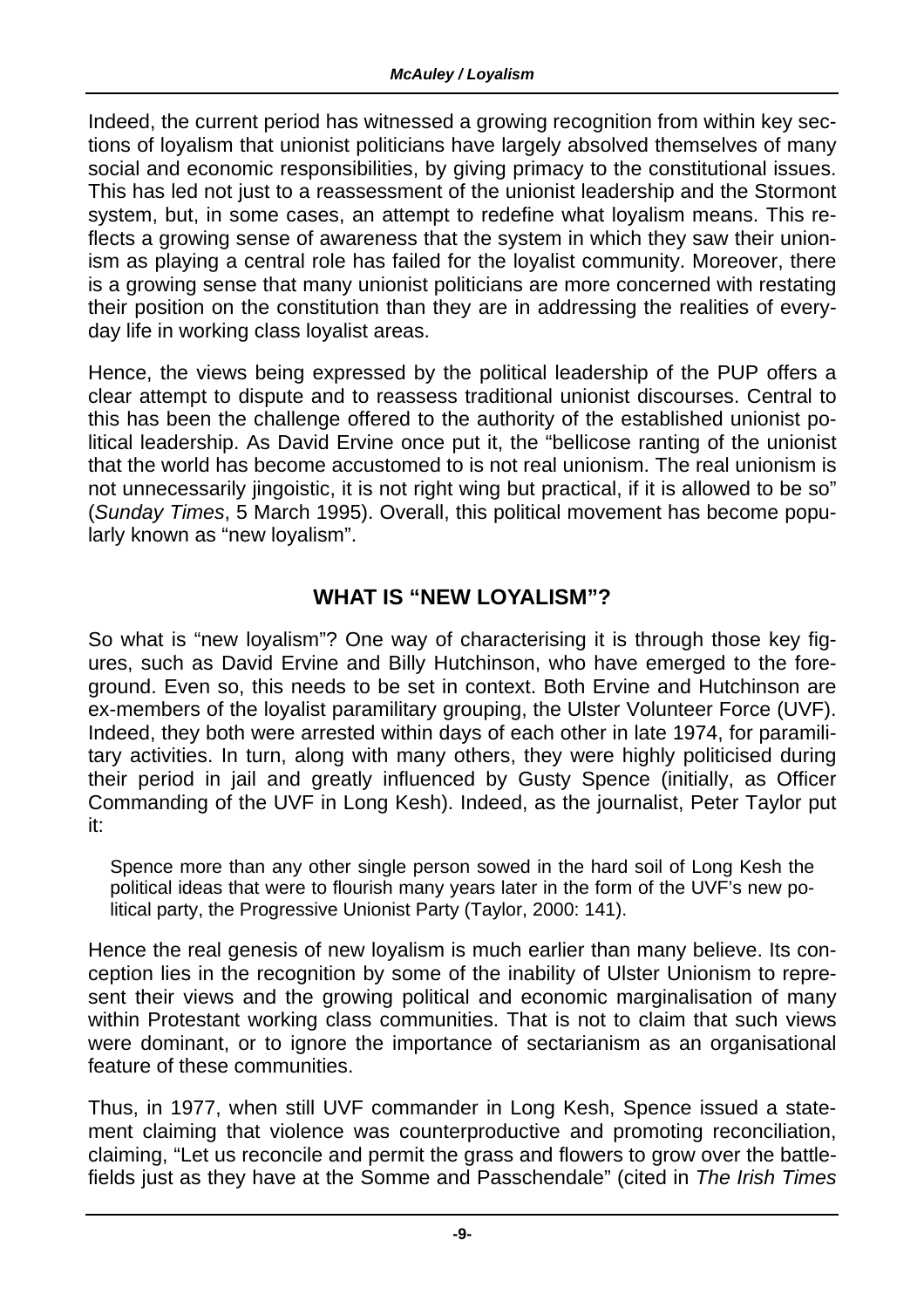December 1984). Spence resigned as UVF commander in March 1978 and was eventually released from prison in 1985.

While the inception of the contemporary PUP can be found in the UVF's attempt to organise party politically in 1974 (see McAuley and Hislop, 2000), its real momentum came with the release from prison of certain figures, including Ervine and later Hutchinson, who began to openly articulate criticisms of unionism and the British state. This was particularly pertinent coming from those loyalists who had served time for what they regarded as defending the state.

It should be noted that even as recently as 1995 the PUP was described by one lading journalist as a lone voice sounding in the loyalist's wilderness (Brown, *Financial Times*, 8 February 1995). Under the influence of its current leadership, however, the PUP has grown from a single branch of around 30 members located in the Shankill Road in Belfast to a structured party with a claimed membership of 600. They have also had representative success, with six local councillors elected and representatives at the Forum Talks and in the Northern Ireland Assembly.

Billy Hutchinson explains the party's development as follows:

I think that ... the reason why the fringe parties have come out, [is] because there has been a war going on here for 25 years that has been fought by working-class people. The establishment parties have kept clear of it. They've never, ever got involved in it. They've always made sure that they've stayed out of jail. Whenever it came to actually trying to resolve the problem, nothing happened (*An Phoblacht/ Republican News*, 10, 2 February 1995).

# **WHAT KIND OF PARTY IS THE PUP?**

The party that has emerged remains "intensely Unionist, but avowedly socialist in its ideology". The party has consistently aired the view that it has been workingclass people who have suffered most from the conflict. As Ervine has expressed it:

There can never, ever, be a return to the awful political and social abuses of the past and Stormont as we knew it is dead and gone, never to be resurrected. Granted there are those political dinosaurs who would opt for the "good old" sectarian and strata system of the past where everybody knew their place and forelock touching was the norm. We have had enough of that obnoxious trio ... bigotry, sectarianism and hypocrisy. We would oppose as vehemently and strenuously as anyone else a return to such a divisive and partisan system of government (PUP 2000).

One central feature of the PUP project has been an attempt to reconstruct and reinterpret loyalism's past. From this beginning the PUP has sought to locate its politics directly in the claim that this group were not being properly represented by the traditional unionist leadership and to provide a different understanding of the past from within unionism. As this statement explains: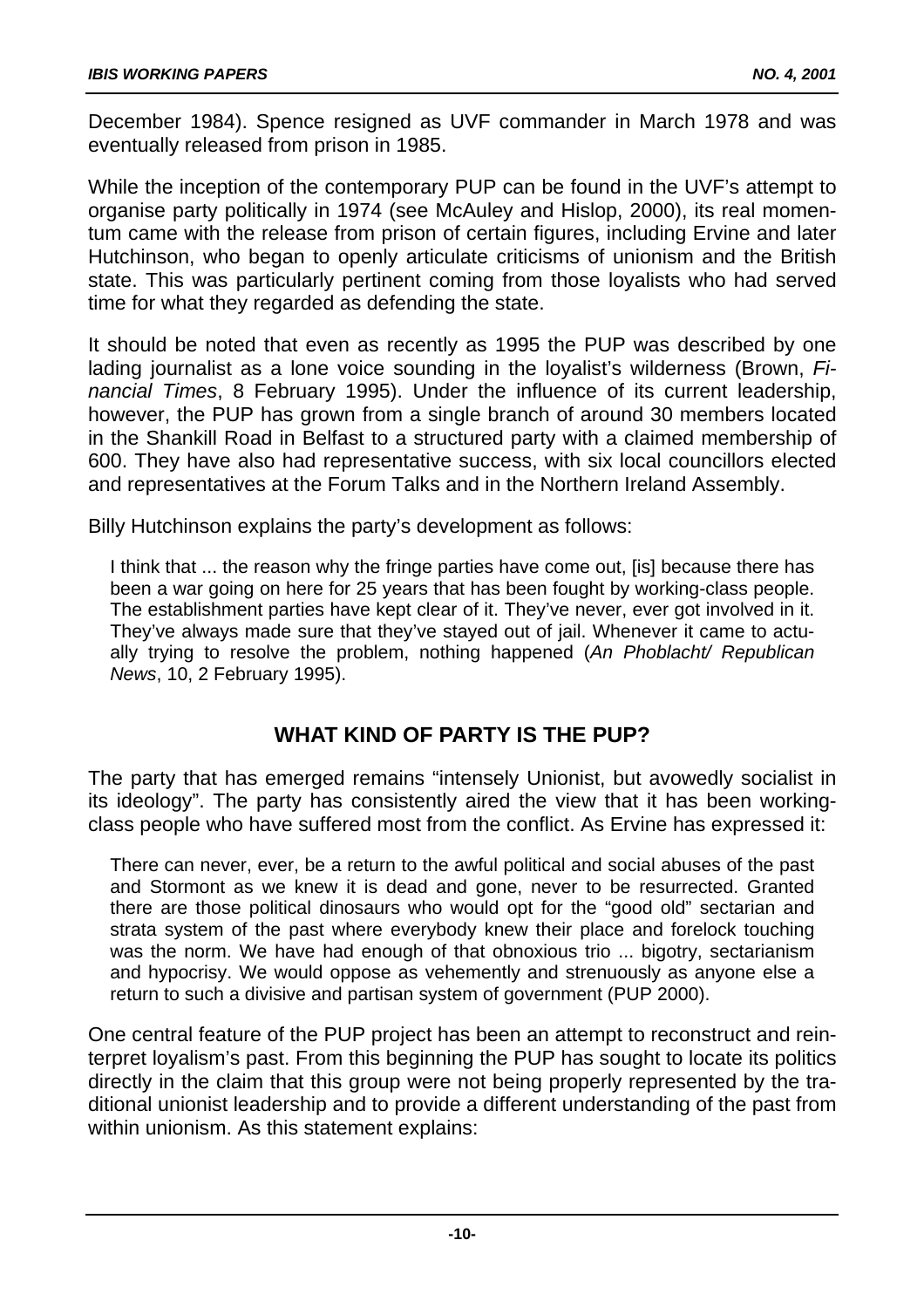For too long politics have been pronounced by those who have failed to consult and therefore mis-represent the views of the Unionist people especially in working class areas (PUP 1998).

Likewise the PUP has continued to articulate a coherent analysis of the class structure of unionism. Take the following for example:

We, too, the working class Protestants have felt the slow-burning agony of powerlessness and ineffectuality. Sir Edward Carson warned the majority to treat the minority magnanimously. That advice from one of the Fathers of Unionism was not heeded and we have paid a heavy price. There are still those fools in Unionism who long for the heady Stormont days of privilege and patronage (Spence, 1995: 4).

The party constitution, for example, includes the British Labour Party's old Clause Four. The PUP has also, for example, claimed the need for direct state intervention in key areas of the economy. It has emphasised the need for strong state support for the health and social security services and in particular higher education, where they advocate a full return to state subsidised funding to the equivalent levels of 1979 (See PUP, 1996a, 1996b, 1996c).

Given the above policies, the PUP has sought to create and highlight the ideological and political space between itself and mainstream unionism. Much of what the PUP currently promotes continues to suggest a distinct fracture with what has gone before. Thus, the PUP, through its distinct policies and willingness to engage in debate, has been an important element in a process that has nurtured an increased introspection amongst the Protestant working class (see Hall 1994; 1995; 1996; Ballymacarret Think Tank 1999a, 1999b; Ballymacarret Arts & Cultural Society 1999; Seeds of Hope 2000; Shankill Think Tank 1995, 1998).

In recent times, however, the PUP has also argued (echoing Spence, some 25 years before) that the increasingly weakened social and economic position which many working class Protestants now find themselves in is largely a result of the same pattern of social deprivation that affects their counterparts in nationalist areas.

Another result of this process has been the reassessment by some of the core values and beliefs that have guided unionism and their relationship to state of Northern Ireland, since its formation. As the party's official literature says:

Fifteen years ago, Republican leaders spoke of the fifty-years of hard bitter experience when referring to the old Stormont Government. Unfortunately, they did not include the Protestant or Unionist community in that experience. For fifty years there had existed the hard line two party state. Uncompromising Unionism faced uncompromising Nationalism. The politics of the mind was substituted by the politics of emotion maintaining the survival of these two extreme power blocs. The seriousness of the matter emerged even before the violent events of the late sixties. Some Unionists opposed reasonable legislation simply because it emanated from "Republicans" and the Nationalists opposed reasonable legislation simply because it was put for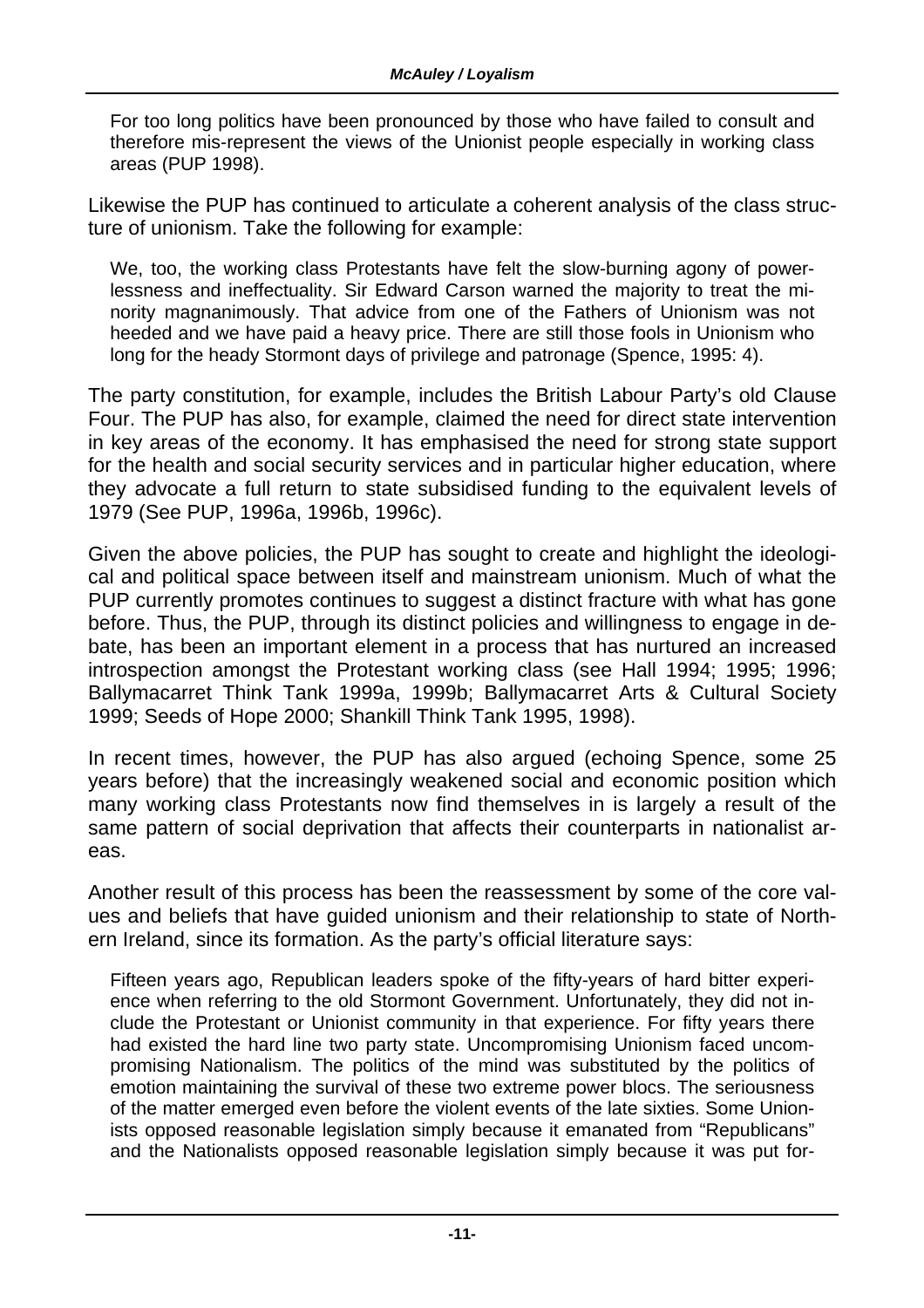ward by Unionists. Extremist politicians came to power, not because of any votes cast for them, but for votes cast against the other side (PUP 1999).

Perhaps one of the most striking developments surrounding the PUP is not what they are saying (this has been reasonably consistent since around the mid-1980s), but, rather, the ideological space which has been created within unionism to allow them to openly express such notions. The importance for the future direction of unionism of the ability of the PUP to gain and maintain populist support cannot be overstated. Although it is of no little significance that the PUP has successfully presented its arguments further afield, it is its ability to convince its more immediate constituency that will ultimately prove of most importance.

In the past, many in the Protestant working class have steadfastly refused to believe that it was possible to seek any political accommodation with their nationalist counterparts. Any left of centre articulation of social and economic issues was often seen as a direct challenge to unionist control, and sometimes the very legitimacy and existence of the Northern Irish state itself. Such views often found little favour within working class loyalist communities. For the leadership of the PUP an important stated goal remains:

an injection of working class politics to get people to rally around social and economic issues. That won't make the constitutional problem disappear, but at least it will show that there is a common ground on which we can agree and then maybe we can find a way forward on the constitution (Cusack and McDonald, 1997: 117).

Further, the PUP argues that what they see as the intransigence of sections of political unionism (particularly the DUP and at times the UUP), throughout the peace process, has been mostly detrimental to the aspirations of the broader unionist community. Rather, the PUP support the idea of power sharing, arguing for a "shared responsibility" between the "two traditions" as the basis for a solution. As David Ervine has stated:

We need a parliament that will have within it the politics of left, right and centre. We will have the politics of realignment within the Protestant working class and the catholic working class (interview with author, Belfast, 1998).

The PUP has also increasingly expressed definite views on other social issues. Unlike most parties in Northern Ireland, they, for example, directly promote women's issues. Indeed, almost half of the PUP executive committee is made up of women. The PUP is also one of the few political organisations, certainly amongst unionism, which has been openly supportive of gay and lesbian rights (Purvis, 1998) and which is candidly pro-choice on the abortion issue (Ward, 1998). It has also given serious consideration to policies on urban regeneration, the environment and energy. Such views are far from primary to traditional expressions of unionist ideology. Further, they have in part sought to establish cross-community dialogue and support members who have become involved in such projects.

Another important aspect of PUP ideology is that which justifies its willingness to enter into debate with the traditional "enemies of Ulster". In part, this has mean-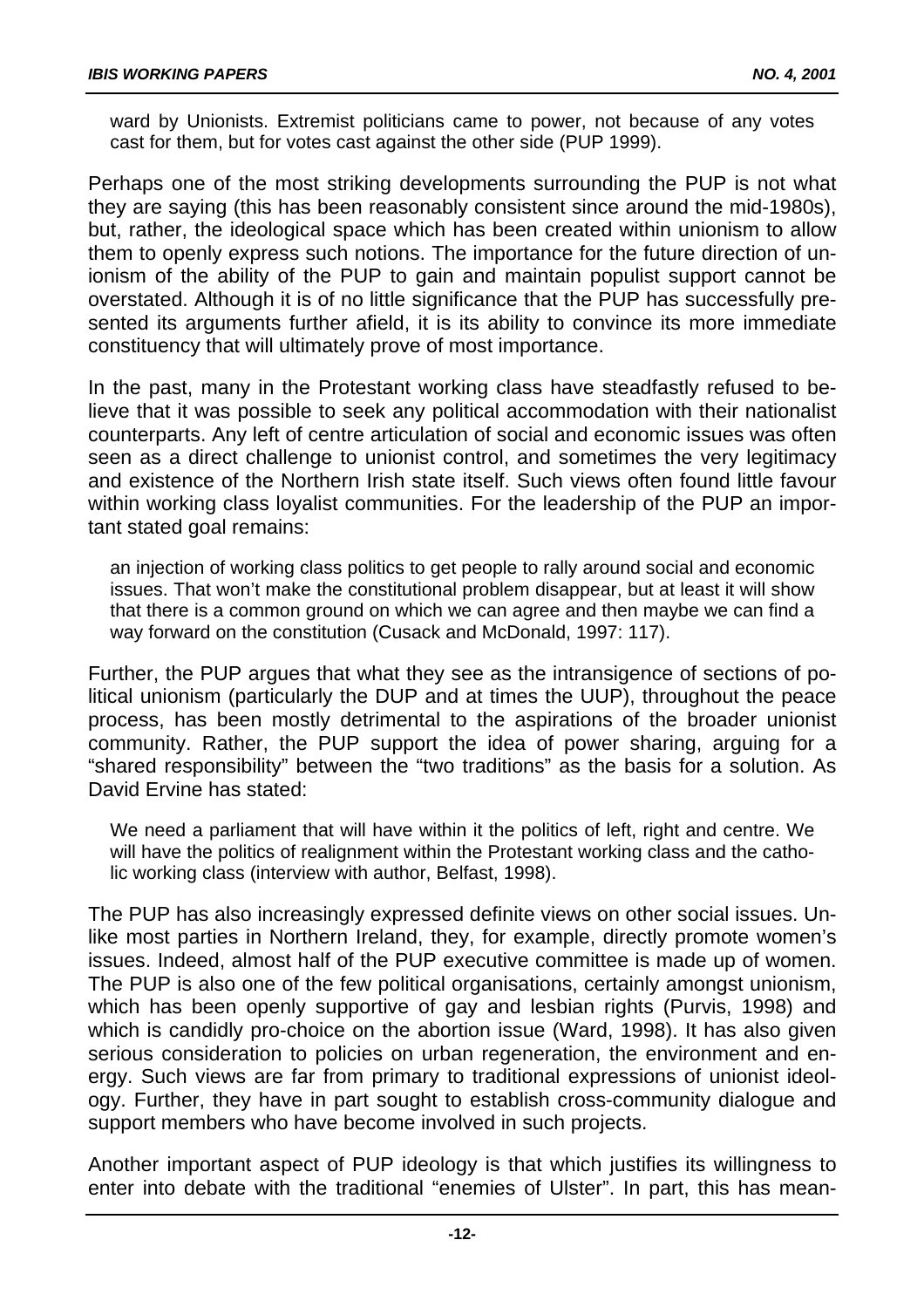trecognition that they will have to negotiate and form a working relationship with other groupings, including Sinn Féin. In part also, it has given rise to the promotion of a series of policies suggesting the need for a Bill of Rights and the introduction a written Constitution in Northern Ireland, which are seen as essential in safeguarding minorities in Northern Ireland. Indeed, upon winning his Belfast City Council seat, Billy Hutchinson returned to a theme he had raised previously, when he said:

Why shouldn't we work with Sinn Féin in the council? The other Unionists do it at the moment. If Sinn Féin or anyone else has decent arguments to put forward we will listen to them, as long as they are for the benefit of all the people of Belfast (*Andersonstown News* 10, 26 June 1996).

David Ervine is clear in outlining the importance of achieving these goals. He has highlighted this when he said:

Unionism is extremely reticent to engage Nationalists in talks, mainly because of a lack of trust, but we must learn to trust one another. We have the propensity to blame somebody else for what is wrong and in Northern Ireland that is truer than most. We haven't grasped that responsibility and I advocate that we do that if we want to go forward. There are many roads forward, many avenues of possibility but there is only one road backwards. I would advocate that we go forward because we've been going back for twenty-five years (interview with author, Belfast, 1998).

This willingness to engage political opposition, even with those constructed as traditional enemies, directly marks out the PUP from other strands within unionism. Until extremely recently the open expression of such a political stance would have been untenable from a representative of working class loyalism. It is little wonder that such views from the PUP have raised much concern from within unionism itself, and drawn such a harsh retort from that section of it, notably the DUP, which locate their reading within unionism's traditional analysis. The PUP has been relatively successful in drawing support. Recent research in which I have been involved indicates that over 80% of PUP members have never previously been a member of any political party in Northern Ireland (McAuley and Tonge, 2001).

Needless to say, such views are far from universally accepted within unionism. One way of understanding the ruptures within loyalism is to comprehend the differing frames of reference and discourses being used to construct conflicting understandings of contemporary events. Here I shall identify two of these as a "discourse of perpetuity" and a "discourse of transformation".

# **UNIONIST DISCOURSES OF PERPETUITY**

One key discourse unifying contemporary unionists against the development of the peace process is that of betrayal by "Britain". There remains a deeply held unionist belief that the contemporary political settlement marks huge concessions to republicanism and a commitment to a form of unification by stealth. In fact, many unionists perceive the entire "peace process" as a reply by the British government to a nationalist set agenda in an attempt to "buy off terrorism". Hence, for many union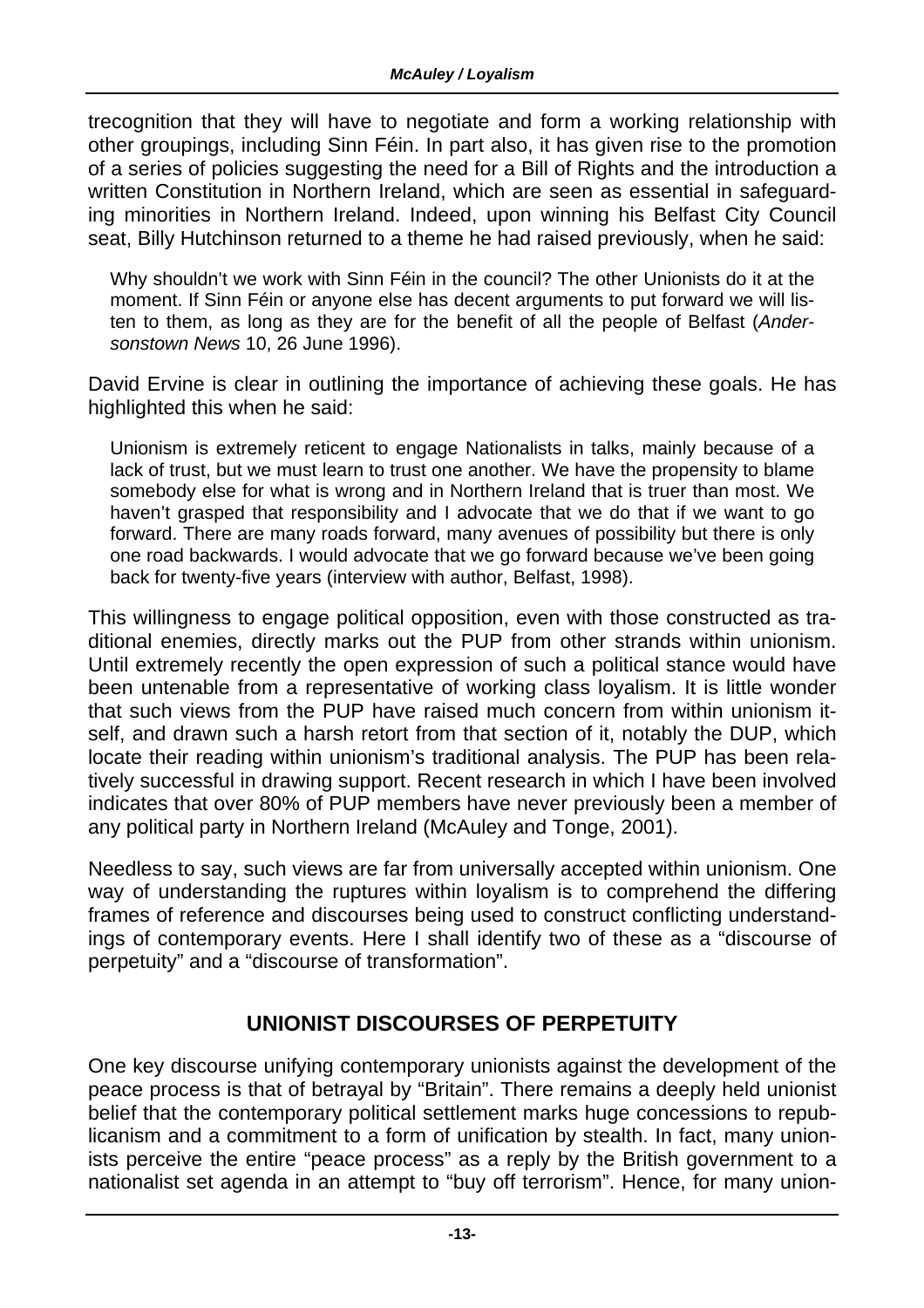ists, the latest initiatives surrounding the closer workings of the British and Irish Governments and even the introduction of the Northern Ireland Assembly marks political defeat.

Many of those who seek to reproduce this discourse do so in terms of the securing of traditional values and react to what they see as a recent history of unionist demise. This is given credence through direct reference to a continuity of events that includes the Sunningdale and Anglo-Irish Agreements, the Joint Declaration, the Framework Proposals and the contemporary Good Friday Agreement. All these attempts at a political settlement are seen as instalments of a longer process involving steps on a slippery slope to a united Ireland.

Sections of unionism continue to construct this powerful all-embracing discourse capable of forming a coherent social and political identity. Importantly, it is this that binds together a multiplicity of other potential identities involving, among others: class, nation, gender, sexual orientation, race, ethnicity, language, regional identity, lifestyle, religion and workplace. So while unionism is an identity that is capable of superimposing itself on these, it is neither fixed nor constant. It is socially constructed as a call for individuals to constitute their self around a particular identity.

Unionism is capable of mobilising those who have been successfully summoned by motivating them to engage in particular forms of action and experiences. Further, in Northern Ireland, unionism also often demands a public statement from its supporters. Unionism, hence, is not only important in identity formation but also in engaging its followers in activism, whether this be in voting behaviour, public meetings, rallies or other forms of public events. To be successful unionism in all its contemporary forms must draw on the above in some recognisable way. Further, it must do so in a way that is capable of confirming these core principles and solidifying together the identity of its supporters into a coherent politics.

In response to these competing discourses unionism has responded to contemporary events in a fragmented manner. Some sections of unionism have simply drawn directly on long standing discourses and sought to return unionism to the fundamentals of its doctrine and oppose what they see as a dilution of the unionist position. This can be seen, for example, within the political discourse of the DUP, within which the very future existence of Northern Ireland is at stake. Take, for example, the following from Peter Robinson, the deputy leader of the party:

I have been in this Party from its birth and there has not been a moment when we have not been in the forefront of the battle. There has not been a period where the Party has not been engaged in the struggle to save the Union. We have faced difficulties and hardships and consistently contended against unfriendly odds. We have been vilified, demonised and dismissed and our obituary has been written time and time again—but we are still here, still in the midst of the fray, still contending and still unwavering (Robinson, 1999).

In recent times the DUP has consistently repeated its claim that the foundations of the Union have been made insecure by the implementation of the "treacherous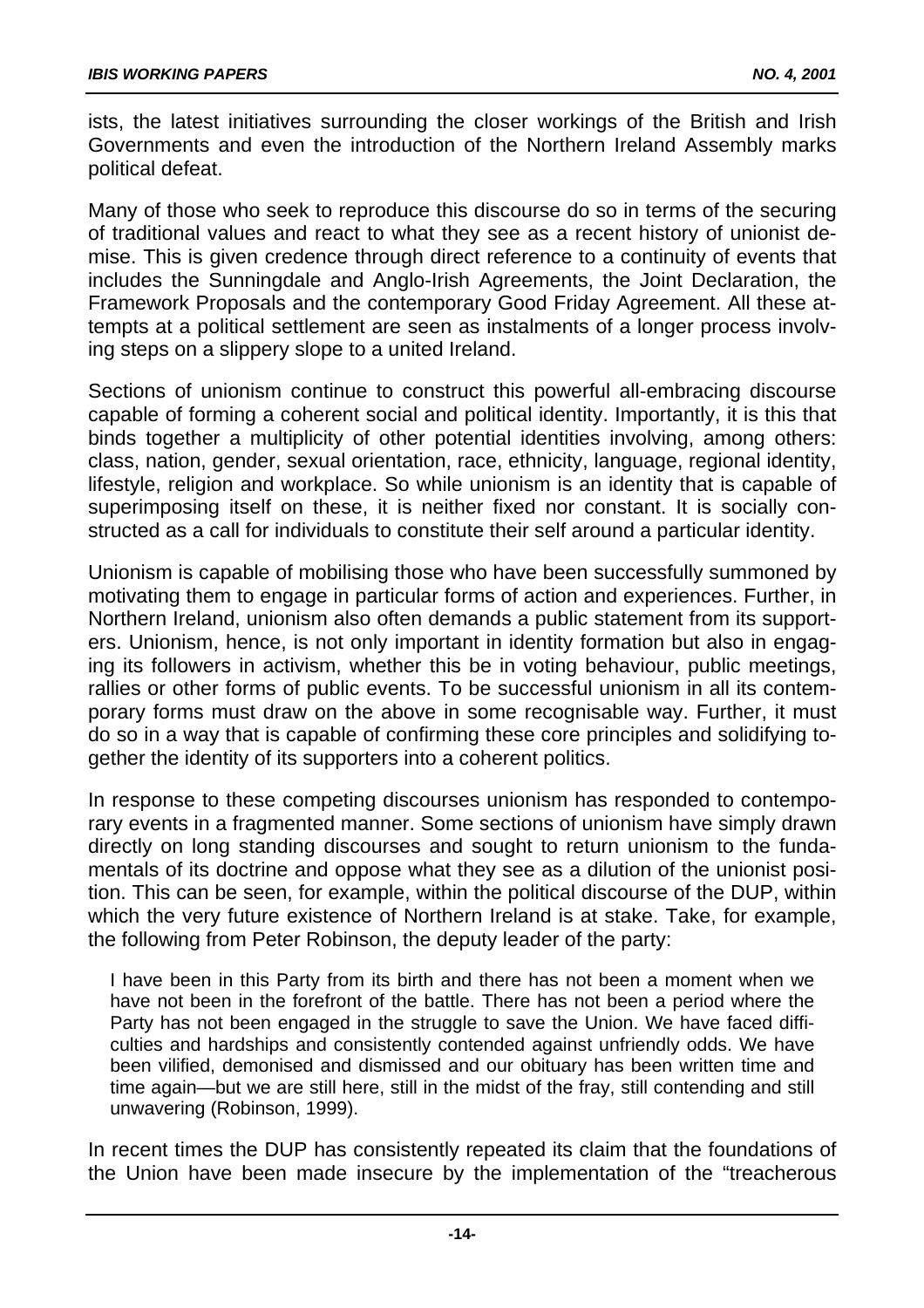Framework Document" (see DUP, 1996a; 1996b; 1996c; 1996d). Central to this framing is the DUP's self image as sentinels against Ulster's enemies (see for example, DUP, 1997a, 1997b, 1998, 1999; Paisley 1998). It positions its followers around a discourse of fear. As Ian Paisley himself puts it:

Having ignored all past warnings together with all the vindication that the so-called "peace" process was a tactic and a fake, this perfidious and discredited Government now incredibly continues its obstinate pursuit of the selfsame agenda ... Blair, Mowlam and Clinton have much in common: they are all good liars but bad actors; they are tough on talk but weak on action; they all misled the people of Northern Ireland and for their deceit and incompetence they should all be impeached for taking advantage of the public trust (Paisley, 1998).

Such "traditional" unionist values have been increasingly expressed by widening factions of unionism. Another example can be found in the writings and speeches of Robert McCartney. For some time he has promoted a central duality in his politics. On the one hand he has offered important criticisms of traditional unionism, particularly in its sectarian formation. On the other, however, he has consistently utilised and drawn upon traditional unionist discourses and interpretative frames for the basis of his politics.

Hence, elsewhere he has articulated the clear view that the peace process is part of an orchestrated conspiracy against unionists and the Union and a process the implementation of which "ultimately threatens the very existence of democracy itself" (see for example, *Belfast Telegraph*, 9 July 1999; *News Letter*, 23 February 1995; *Belfast Telegraph*, 29 June 1999.

From within this perspective the central task of the British Government has been to promote a settlement that persuades unionists to sacrifice their British identity. For McCartney, the current political settlement is merely part of a broader strategy. Both governments albeit for differing reasons, are engaged in a slowly evolving scheme in which British identity in Northern Ireland will gradually be replaced with an Irish one. The Joint Declaration and the Framework Documents represent the medium for achieving this objective, central to which are the development of all-Ireland institutions with a dynamic for expansion. Unionists are to be persuaded to accept the inevitable greening of their cultural and political identity.

For the British and Irish governments to realise their joint plans, however, the continued suspension of violence is a necessary condition. Hence the argument that huge concessions have been made to the republican movement in return for the halting of violence. This was made clear when McCartney claimed the following on the issue of decommissioning of paramilitary arms:

No institution of Government can be properly termed democratic if it includes representatives of a minority party that is itself inextricably linked to a terrorist organisation insisting on remaining armed for the purpose of achieving political objectives similar to those of the minority party fronting it (*Belfast Telegraph*, 29 June 1999).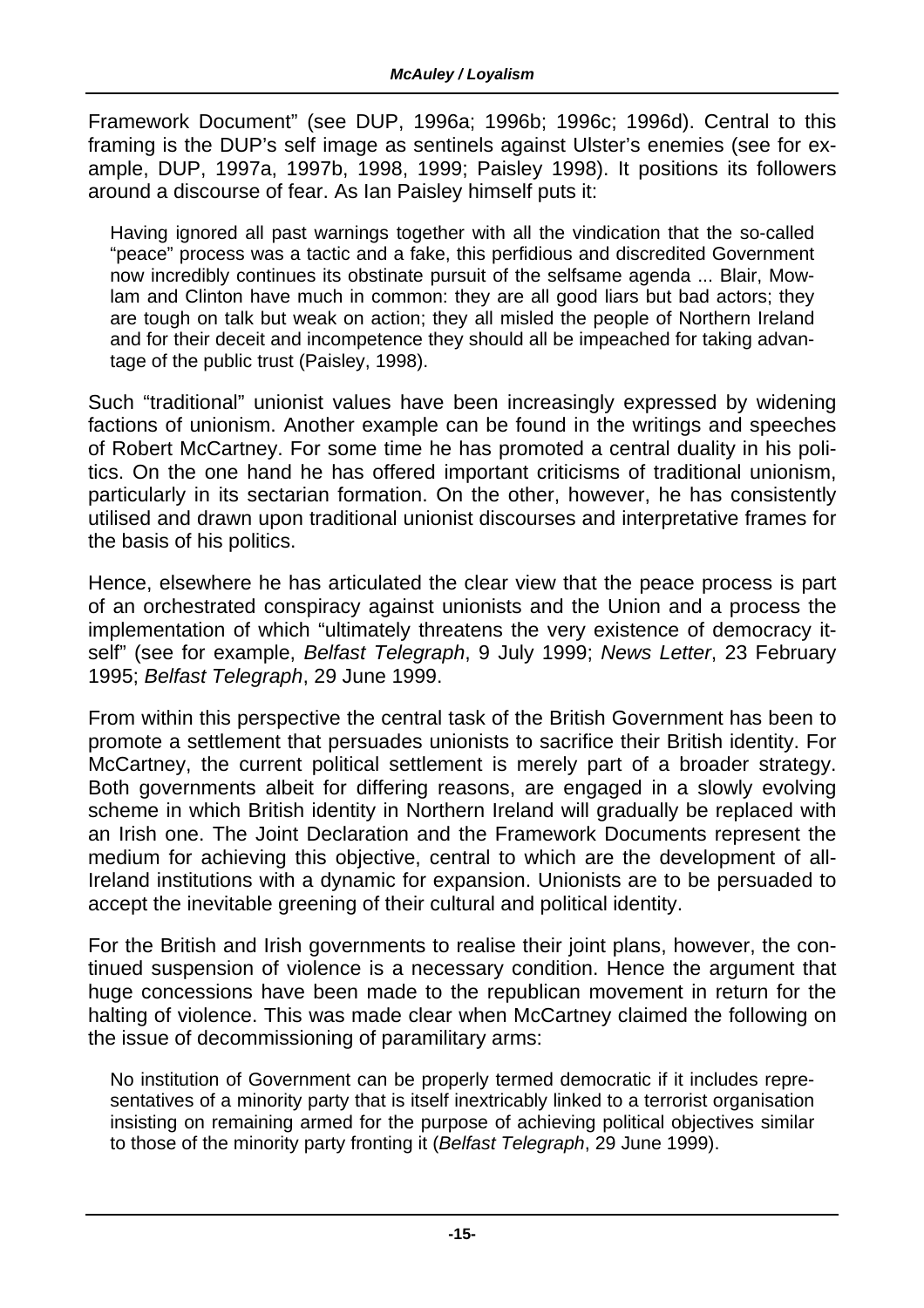Robert McCartney argues, therefore, that it was the IRA campaign in Britain (particularly the bombs at Warrington and the Baltic Exchange in 1993) that structured the peace process and accelerated a shift in British policy from internal settlement to one of Irish unity. These bombs made the security of the British mainland an overriding political priority to which the constitutional future of Northern Ireland has become entirely subordinate. The political strategy of the two governments is considered as a direct attempt to achieve Irish unity, although economic, social, and political restraints will require its phased accomplishment.

This reading of contemporary events is supported by others whose central belief is that their British identity expressed as unionism is under attack. This has been partly reflected in the wider unionist community. One clear example surrounds the contested arenas over the routes to be taken by Orange Order parades and the "rights" of Orange lodges to march their "traditional routes" (see Bryan, Fraser and Dunn 1995; Jarman 1997, 1998; Jarman and Bryan 1996).

From a unionist perspective this broader context may be understood if we consider the following from the official magazine of the Orange Order:

The onslaught on Northern Ireland's British identity continues unabated, both overtly and covertly. It is an insidious campaign undertaken on different fronts, but with one common objective—the ultimate incorporation of the Province in an all-Ireland in which British, Protestant, Orange, and Unionist culture and identity would be swamped and eventually eradicated.

It is the traditional enemies of Protestantism and Unionism—Irish nationalism and republicanism—which is spearheading this attack on Northern Ireland's loyal ethos. But it is being aided and abetted by Government policies which can only have one outcome—a weakening of Northern Ireland's position within the United Kingdom (*Orange Standard*, April 1999, p.1)

Here the main dynamic of the peace process and the political settlement is seen as undermining the British ethos in Northern Ireland, and as subverting Protestants from their traditional British allegiance in an attempt to transfer this to Irish nationalism. The weakening of Orangeism is thus seen as one of the key political policies implemented by the enemies of true Ulster loyalism. The perceived drive towards "Irishness" is seen in everything from joint initiatives between the two tourist organisations on the island, through the official position of the British Prime Minister, and on to the Irish Government. This in turn rests on that construction of the current peace process as involving all sorts of hidden dangers to Ulster Protestants, who are engaged in "a last battle for Ulster". Unionists generally must guard unceasingly against the insidious propaganda and attempts to subvert their British allegiance.

This discourse emphasises a particular set of understood realities within unionism. It highlights a constructed political identity within a particular form of constitutional arrangement. The concern that these arrangements are under threat has most straightforwardly been fettered by the DUP in its representation of the situation. This is that the unionist people of Northern Ireland are being subject to a process driven by an untrustworthy British Government, the dynamic for which comes from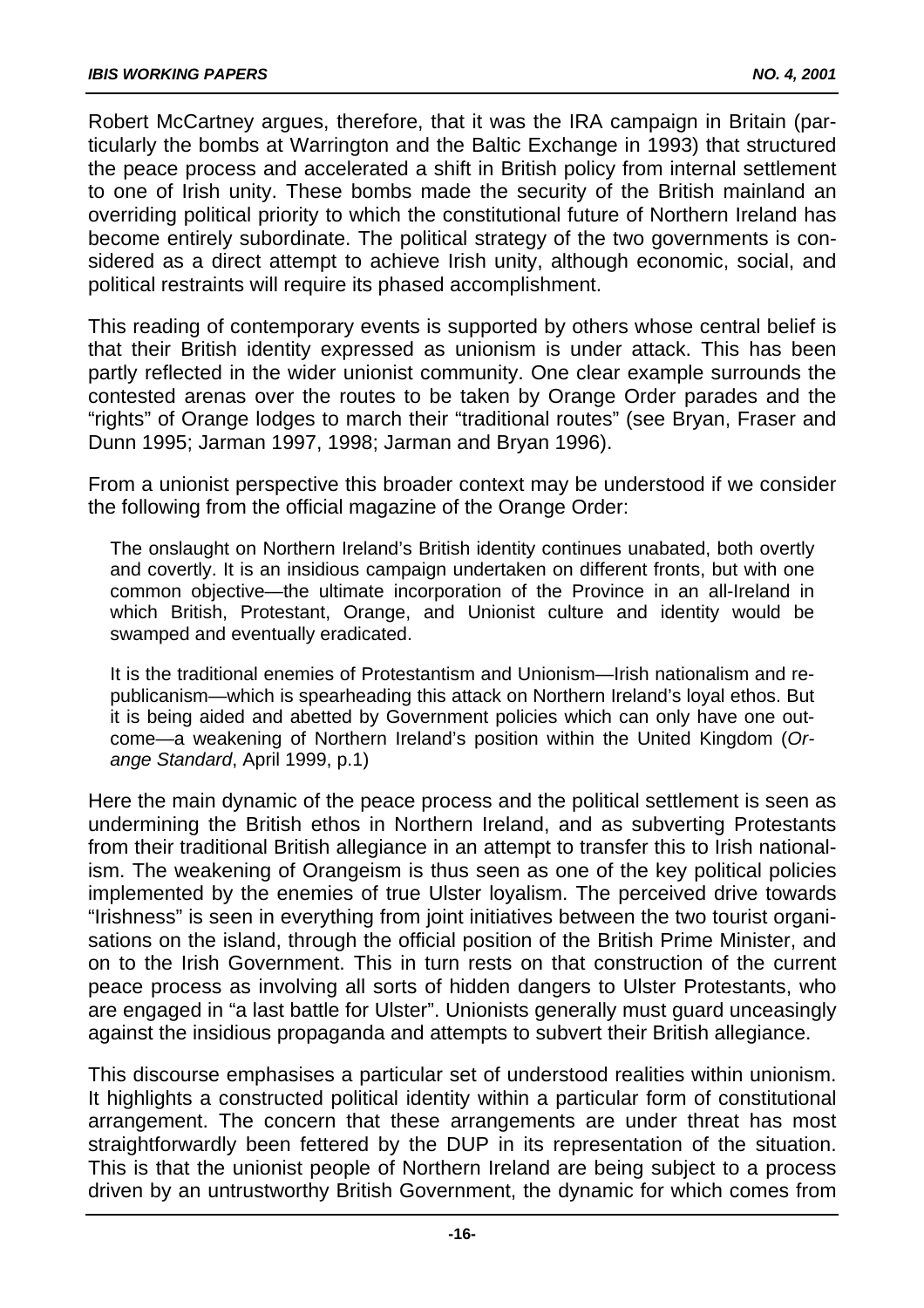the combined forces of Irish nationalism and republicanism, supported by the Irish government and the Irish lobby in the USA.

The inevitable outcome of this will be a united Ireland unless unionists can be awoken to the dangers. The core of the DUP project continues to frame the conflict in this way and to construct discourses that re-emphasise and reinforce the central fears of many unionists. The broad perspective of those promoting perpetuity within unionism can thus be set out as follows. The grand strategy behind the peace process is to bring about a functionally united Ireland that will ultimately render a transfer of sovereignty inevitable, through a concealed process of unification and a conceding of executive political power to Irish nationalism and republicanism.

Such a discourse is, however, non-party specific in its appeal and capable of arousing and mobilising across several of the factions of the unionist party political bloc. The discourse and politics of perpetuity is now firmly established in the DUP, the Orange Order, the UK Unionist Party, that section of the Ulster Unionist Party led by Donaldson and across other factions of unionism. It has been given a cutting edge in *Realpolitik* by Reverend William McCrea's victory in the South Antrim byelection and by the repositioning of the UUP around the anti-agreement bloc. Both these recent events highlight the increasing lack of enthusiasm in the loyalist community for the Good Friday agreement.

# **UNIONIST DISCOURSES OF TRANSFORMATION**

Not all unionists, however, have adopted the above as their key frame of reference. Sections of working class loyalism in particular have begun to critically examine their historical and cultural identity in a meaningful way. This has been directly reflected politically in the rise of the smaller unionist parties, such as the PUP and UDP. This experience needs to be understood in the changing context of dramatic economic decline, political disarticulation and ideological disintegration within unionism. The period of the peace process has opened up much deliberation within loyalist working class communities, one possible reading of which suggests a marginalisation of sectarianism as a fundamental organising principle.

This has been reflected in the new politics of loyalism and the continued criticism of the traditional leadership of unionism. The Progressive Unionist Party has been to the fore in this attempt to restructure unionism. In recent times, the PUP leadership has stated its commitment to maintaining and strengthening Northern Ireland's constitutional position within the United Kingdom. It has repeatedly claimed that it will actively work by all democratic means to ensure that there will be no constitutional changes that either diminish the constitutional position of Northern Ireland as an integral part of the United Kingdom or dilute democratic structures and procedures within Northern Ireland.

The party's recent manifestos have also supported the right of any individual or group to seek constitutional change by "democratic, legitimate and peaceful means" and spoken of the rights and aspirations of all those who abide by the law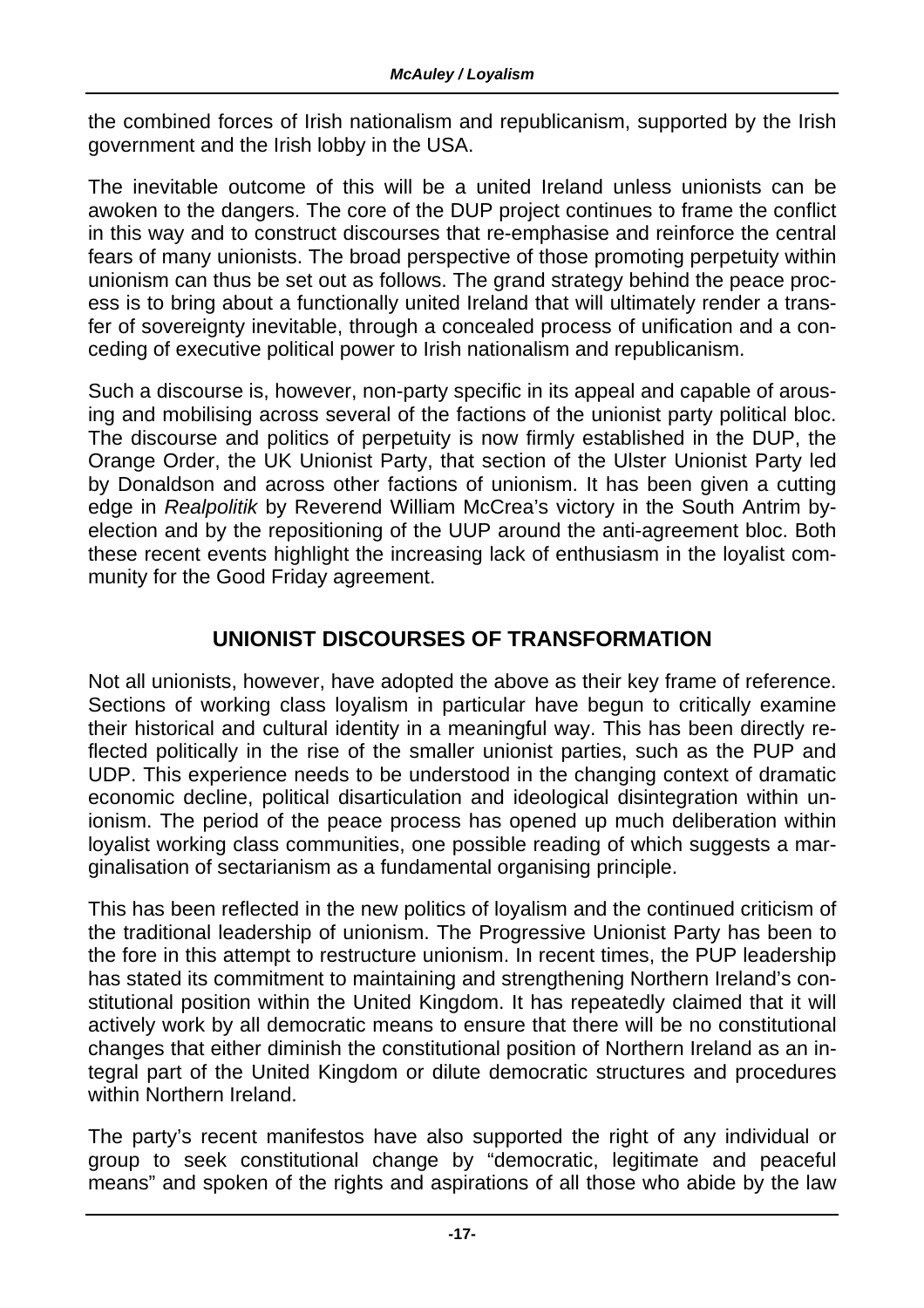regardless of religious, cultural, national or political inclinations. They have also declared that there can never, ever, be a return to "the awful political and social abuses of the past and Stormont".

Factors such as the above have served to expose inconsistencies in the relationships between key sections of the Protestant working class and the state. Importantly, from this section of unionism there has been a growing awareness of the consequences of a rapidly changing historical, social and economic context. The loyalist parties have effectively begun to harness views such as those expressed above. In this sense the parties have provided focal points for increasingly coherent social, economic and political challenges within unionism. They have also begun to confront some of the dominant discourses with unionism.

These processes have loosened the bonds, and shifted the interpretative frames within loyalism; but these developments have not meant that such groupings have weakened their commitment to the Union. The position of the loyalist working class should be seen in the context of the renegotiation of the ideological boundaries within which they seek to express their identity. These shifting contours of unionist identity are extremely important. As several commentators (such as Dunn and Morgan, 1994, and Shirlow and McGovern, 1997) and unionist politicians have noted, there are widespread feelings from within the Protestant working class that they are in decline, increasingly subject to forces of rapid economic, political, cultural and psychological retreat.

The hegemonic construction of a "British" identity by Ulster loyalism has not only traditionally included but also absorbed a multitude of other key identities, such as gender, geographical location, sexual preference, class identity, and so on. These have been organised into a collective political will through an all-embracing discourse. New loyalism may provide the dynamic to begin to separate these key identities, and to reformulate its central components. This may forms the basis for the creation of alternative discourses and locations of identity within unionism, beyond those examined below.

### **CONTESTING LOYALISM'S FUTURE**

The contemporary period has often revealed overt antagonism between the PUP and other sections of the unionist political leadership of the UUP and the DUP. The broad politics of those promoting unionist perpetuity can be set out as follows. The current political settlement is merely part of a broader strategy whereby unionists are to be persuaded to accept the inevitable greening of their cultural and political identity. The grand strategy behind the peace process is to bring about a functionally united Ireland that will ultimately render a transfer of sovereignty inevitable, through a concealed process of unification (see the *Irish Times*, 26 January 1998). Here the main dynamic of the peace process and the political settlement is perceived as undermining the British ethos in Northern Ireland, and as subverting Protestants from their traditional British allegiance in an attempt to transfer this to Irish nationalism.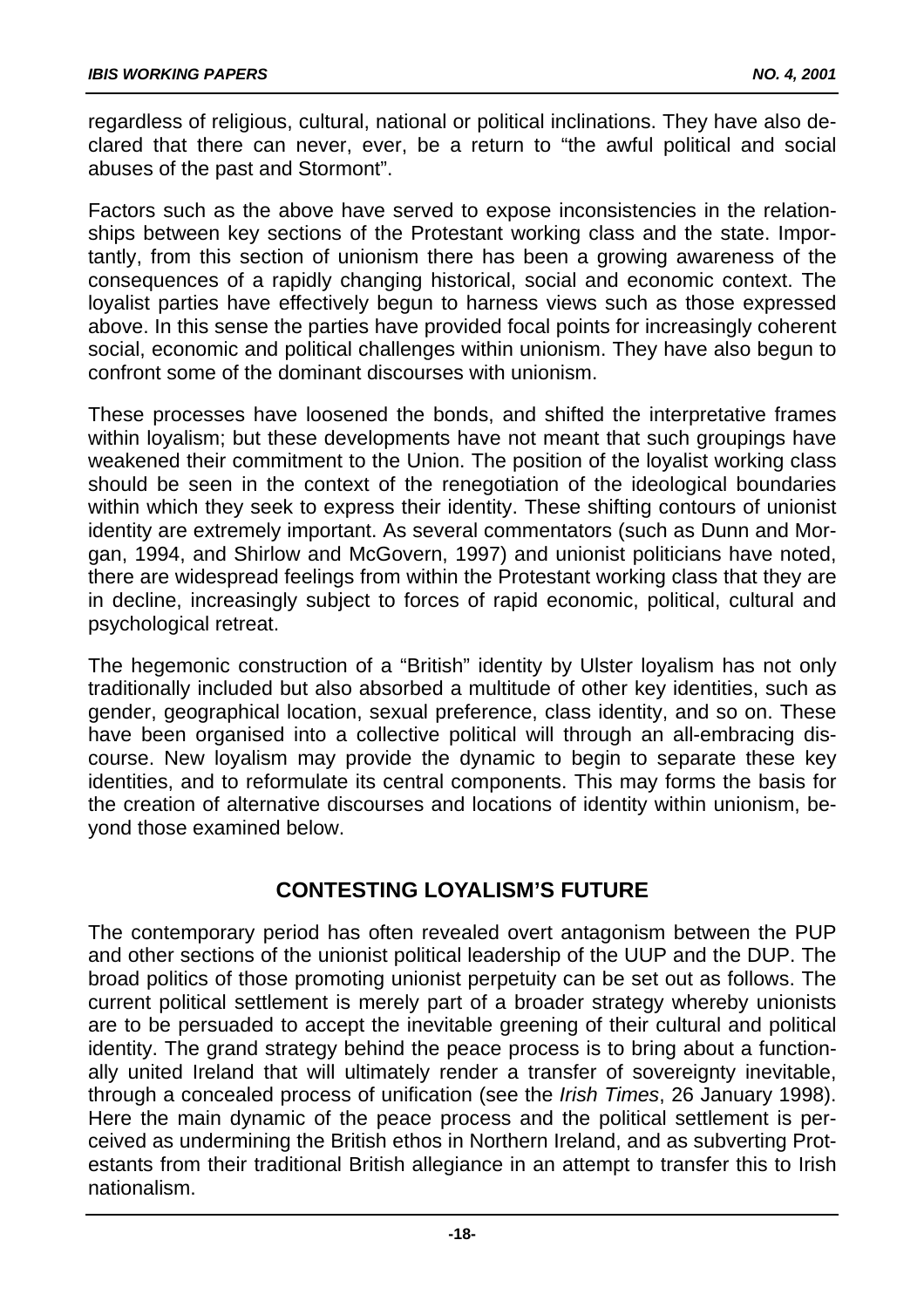Whether tangible or not, there is strong historical evidence to suggest that whenever this discourse has become dominant, unionists have traditionally returned to an entrenched position. Many of those that seek to reproduce a discourse of perpetuity do so in reaction to what they see as a recent history of demise. This is given credence through direct reference to a continuity of events that includes the Sunningdale and Anglo-Irish Agreements, the Joint Declaration, the Framework Proposals and the contemporary Good Friday Agreement. All these attempts at a political settlement are seen as instalments of a longer process involving steps on a slippery slope to a united Ireland (see most recent editions of *The Orange Standard* or the DUP website: http://www.dup.org). The growing prominence of the PUP clearly has not gone uncontested from within these sections of unionism.

Another focus of hostility towards the PUP comes from those forces coalescing around sections of the loyalist paramilitaries, particularly the Loyalist Volunteer Force (LVF) and parts of the Ulster Defence Association (UDA). The LVF, led until his murder by the late Billy Wright, was formed by disillusioned paramilitaries from within the UVF and UDA. It broke with the leadership, claiming that the UDP and PUP were selling out the "loyalist people" through an uncritical acceptance of the peace process.

This grouping openly seek to oppose what they call the "peace (surrender) deal" and to undermine the PUP leadership. A special loathing appears to be reserved for Ervine, who has been accused in pamphlets and graffiti of "treachery", of being an "MI5 agent", of working "hand-in hand with the enemies of Ulster" and of having lost contact with his loyalist roots (see various editions of *The Volunteer*; *Leading the Way*; *The Wright View*). They have also claimed that, "Billy Hutchinson and Davy Ervine are more than willing to sit around a table with the enemies of our country" (*Leading the way*, no date). Such views played a central role in the loyalist feud that occurred during much of 2000. The tensions are far from resolved and it is conceivable that the section of the loyalist paramilitaries who seek to reaffirm the conflict or break with the political settlement may yet undermine the political, organisational and electoral position of the PUP.

# **SOME CONCLUSIONS**

These shifting contours of unionist identity are extremely important. The hegemonic construction of a "British" identity by Ulster loyalism, has not only traditionally included, but also absorbed a multitude of other key identities, such as gender, geographical location, sexual preference, class identity, and so on. These have been organised into a collective political will through an all-embracing discourse. New loyalism may provide the dynamic to begin to separate these key identities, and to reformulate its central components. This may form the basis for the creation of alternative discourses and locations of identity within unionism.

At one level, shifts in unionist politics have been intricate. At another, however, they have been remarkably simplified. It is possible to suggest two major readings around which unionism is politically mobilising. The first suggests that unionism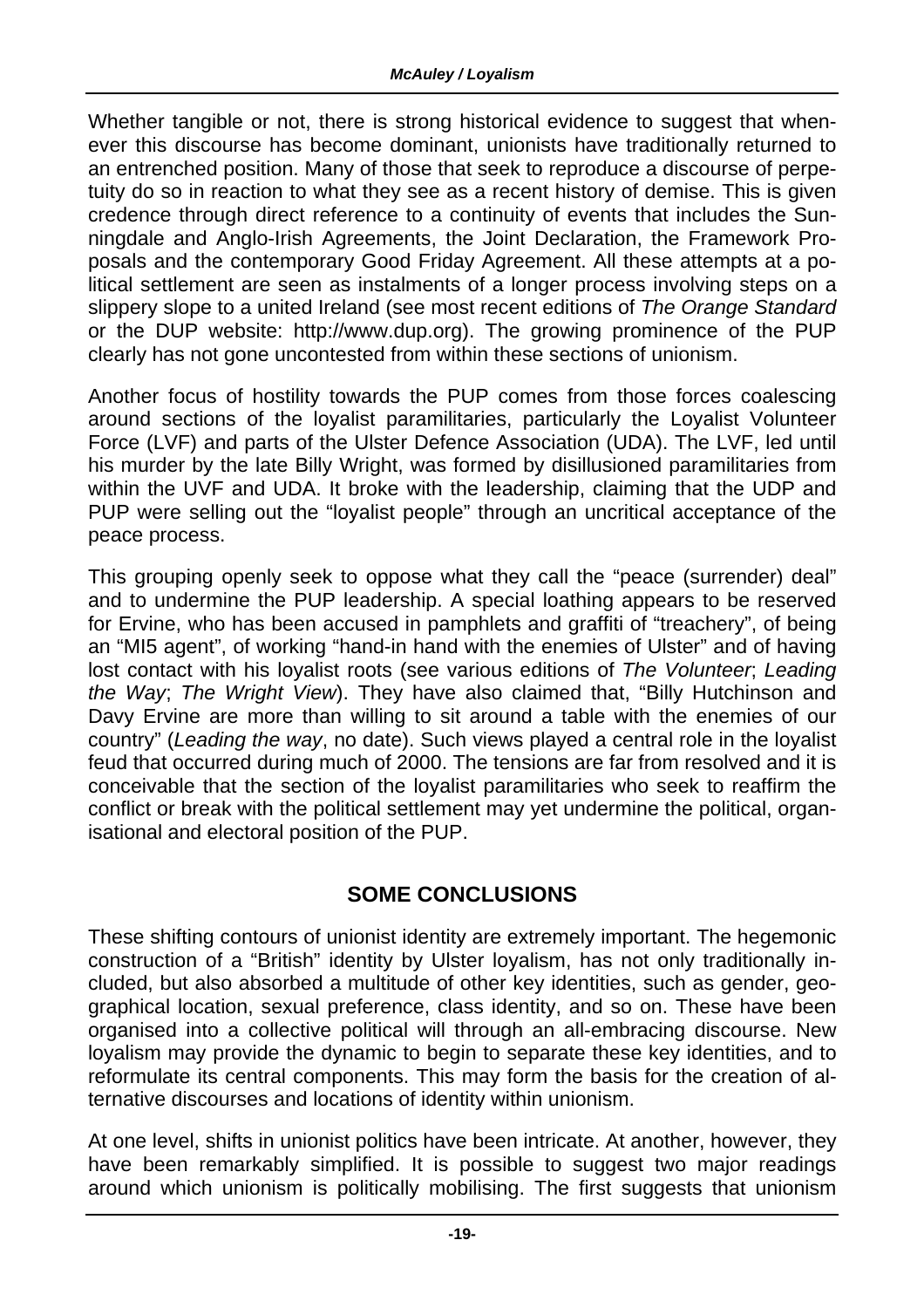must strengthen its traditional form; the second, that to continue, unionism must change to adopt a more pluralist form. These discourses can be broadly addressed as those that seek to reinforce traditional unionist perspectives and those promoting some form of social or political change. Fragmenting as it has along these fault lines; unionism as an ideology and as a political force is in no small state of upheaval.

In the period following the ceasefires and the Good Friday Agreement "traditional unionism" found it increasingly difficult to dominate the discourses of identity. Unionist hegemony was increasingly challenged from within by those with alternative notions of the nature of unionism. These groupings set about articulating a class and sometimes a gender perspective concerning the right to have their respective politics included within a redefinition of unionist identity and political unionism (see McAuley 1994a, 1994b, 1995, 1996, 1997a, 1997b, 1997c, 1998, 1999; Sales 1997a, 1997b, 1998; Rooney 1992, 2000; Democratic Dialogue 1996).

The most recent period, however, has witnessed a strong restatement of unionism's previously dominant values. The DUP remains foremost in its continued criticism of those loyalists engaged in the search for a settlement. Further, the DUP is no longer marginalised in this position. The discourse constructed is capable of rallying significant sections of unionism against any continued settlement.

In this context, therefore, there are serious and difficult questions to be asked about for whom the PUP speak and how far the leadership's thinking may be ahead of the ordinary working class Protestants they seek to represent. It is also clear that because of its origins the PUP may only able to draw upon a limited, if still growing, constituency. The society in which the PUP exists largely remains structured and determined by sectarian social relations. Given its origins and the still close relationship with a particular paramilitary organisation, one of the indisputable tests for the PUP is whether it can develop any genuine cross community recognition for the merit of its position. Such a task is not made easier in the wake of a bloody feud between the major loyalist paramilitary groups.

That is not to say that key individuals within the PUP leadership, such as Ervine and Hutchinson, are not serious in their belief that the approach of the PUP is the key to unlocking divisions within Northern Ireland and bringing "real" politics to the fore. Their first goal, however, must remain that of convincing working class unionism of the validity and substance of the PUP's position.

Factors such as those outlined above have served to expose a growing awareness of some of the consequences of a rapidly changing historical, social and economic context. The PUP, certainly in the period immediately following the ceasefires and the signing of the Good Friday Agreement, harnessed this dynamic and provided key focal points for increasingly coherent challenge within unionism. This should be seen in the context of the renegotiations of the ideological boundaries within which they seek to express their identity.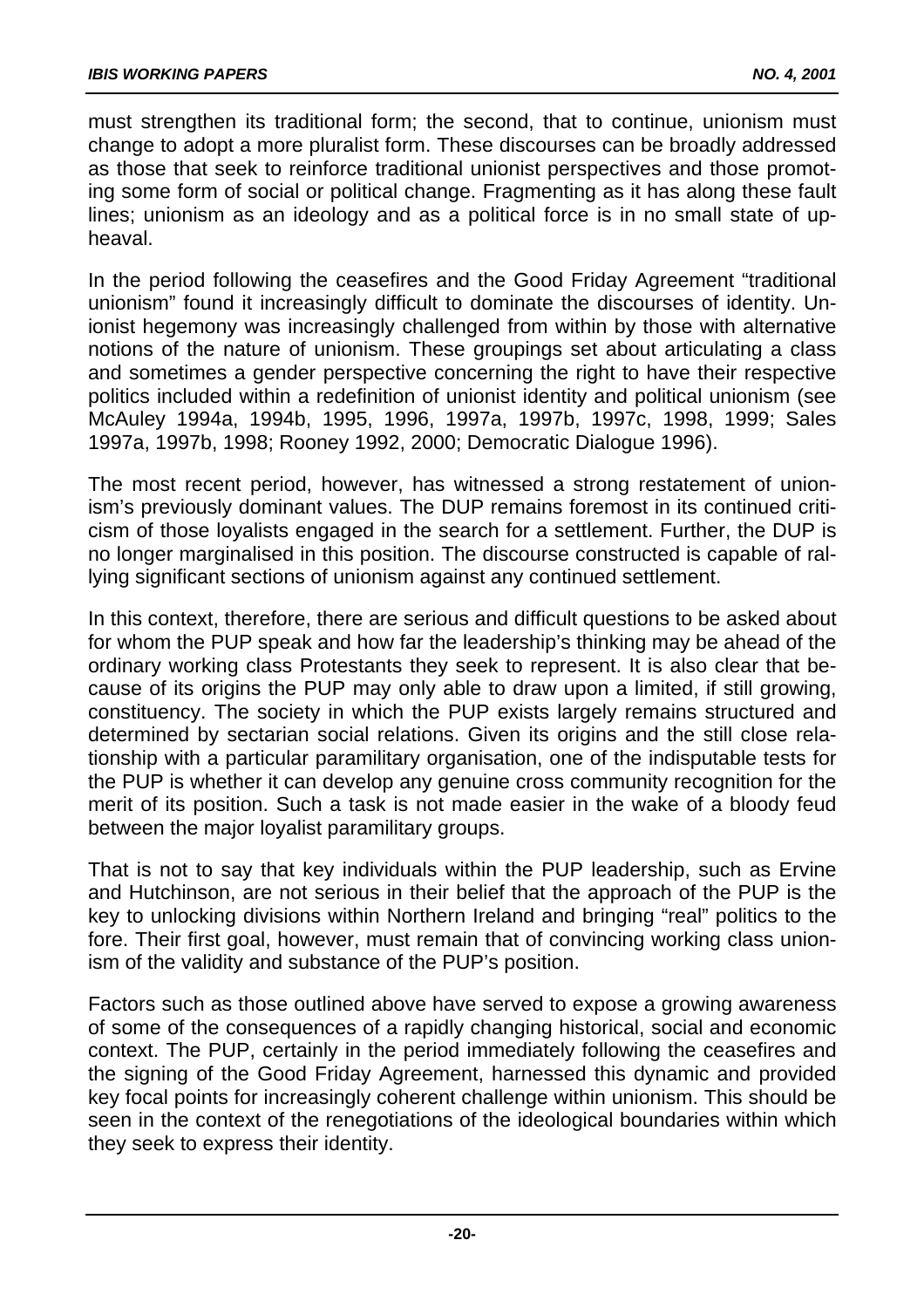These processes have loosened some of the political and ideological bonds within unionism, and shifted some of the interpretative frames within loyalism. Should the PUP project succeed, then what we may well witness is a permanent breach within unionist politics and ideology. This would offer the possibility of the development of an authentic cross-community politics developing in Northern Ireland. However, whether or not that is the final outcome of the contemporary period is still some way from being determined.

### **REFERENCES**

Anderson, J and J Goodman, eds (1998) *(Dis) Agreeing Ireland.* London: Pluto Press

- Ballymacarret Arts & Cultural Society (1999) *Orangeism and the Twelfth: what it means to me*. Newtownabbey: Island Pamphlets no. 24
- Ballymacarret Think Tank (1999a) *Puppets no more*. Newtownabbey: Island Pamphlets, no. 21
- Ballymacarret Think Tank (1999b) *Beyond King Billy?* Newtownabbey: Island Pamphlets, no. 22
- Bryan, D, TG Fraser TG and S Dunn (1995) *Political rituals: loyalist parades in Portadown.*  Coleraine: University of Ulster
- Cusack, J and H McDonald (1997) *UVF*. Dublin: Poolbeg
- Democratic Dialogue (1996) *Power, politics, positionings: women in Northern Ireland*. Report 4, Belfast: Democratic Dialogue
- Democratic Unionist Party (1996a) *Our covenant with the Ulster people: manifesto for the Forum election*. Belfast: DUP
- Democratic Unionist Party (1996b) *The unionist team you can trust* (Forum election communication) Belfast: DUP
- Democratic Unionist Party (1996c) *UDUP election special*. Belfast: DUP
- Democratic Unionist Party (1996d) *The framework of shame and sham: yes the framework document is a one way road to Dublin*. Belfast: DUP
- Democratic Unionist Party (1997a) *DUP rebuff Trimble remarks* (DUP press statement, 24 March). Belfast: DUP
- Democratic Unionist Party (1997b) *Peter Robinson's speech to united unionist rally* (DUP press release, 27 October). Belfast: DUP
- Democratic Unionist Party (1998) *The real Drumcree issue* (DUP press release, 1 July). Belfast: DUP
- Democratic Unionist Party (1999) The tragedy of a false peace. http://www.dup.org [1999- 01-21]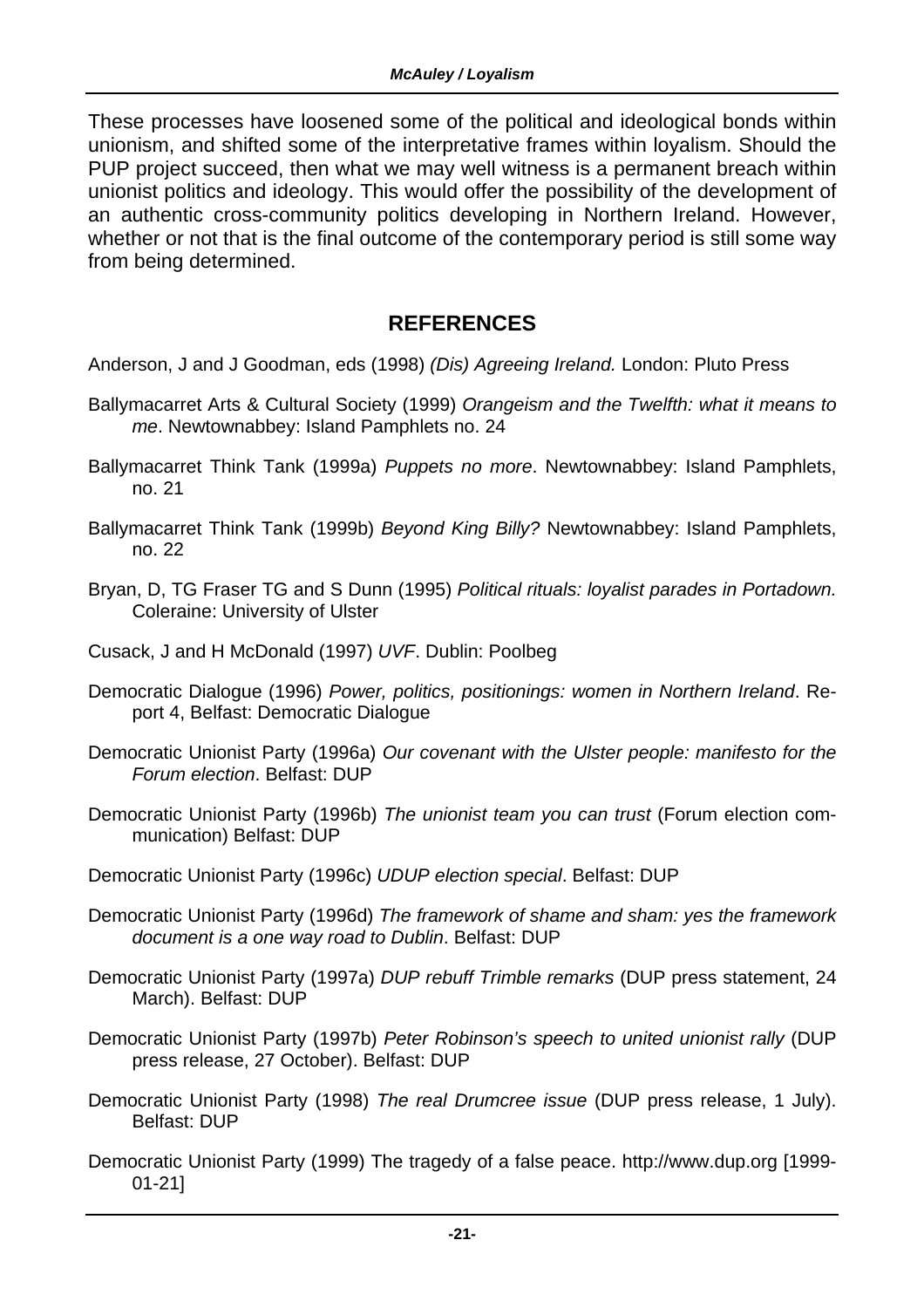- Dunn, S and V Morgan (1994) *Protestant alienation in Northern Ireland: a preliminary survey*. Coleraine: Centre for the Study of Conflict, University of Ulster
- Gilligan, C and J Tonge, eds (1997) *Peace or war? Understanding the peace process in Ireland*. Aldershot: Ashgate
- Graham, B (1997) "Ireland and Irishness: Place, Culture and Identity", in B Graham, ed., *In Search of Ireland: a cultural geography*. London: Routledge
- Hall, M (1994) *Ulster's Protestant working class: a community exploration*. Belfast: Island **Pamphlets**
- Hall, M (1995) *Beyond the fife and drum*. Belfast: Island Pamphlets
- Hall, M (1996) *Reinforcing powerlessness the hidden dimension to the Northern Ireland "troubles"*. Belfast: Island Pamphlets
- Jarman, N (1997) *Material conflicts: parades and visual displays in Northern Ireland.* Oxford: Berg
- Jarman, N (1998) "Material of culture, fabric of identity", in D Miller, ed., *Material cultures: why some things matter*. Chicago: University of Chigago Press
- Jarman, N and D Bryan (1996) *Parades and protest: a discussion of parading disputes in Northern Ireland*. Coleraine: University of Ulster
- McAuley, JW (1994a) *The politics of identity: a loyalist community in Belfast.* Aldershot: Avebury Press
- McAuley, JW (1994b) "Loyalists and their ceasefire", *Parliamentary brief* 3 (1): 14-16
- McAuley, JW (1995) "The changing face of new loyalism", *Parliamentary brief*, Spring: -45- 7
- McAuley, JW (1996) "(Re)constructing Ulster loyalism: political responses to the 'peace process'", *Irish Journal of Sociology* 6: 165-82
- McAuley, JW (1997a) "'Flying the one-winged bird': Ulster unionism and the peace process", in Shirlow and McGovern (1997)
- McAuley, JW (1997b) "The Ulster loyalist political parties: towards a new respectability", *Etudes Irlandaises* 22 (2): 117-32
- McAuley, JW (1997c) "Divided loyalists, divided loyalties: conflict and continuities in contemporary unionist ideology", in Gilligan and Tonge (1997)
- McAuley, JW (1998) "Surrender? Loyalist perceptions of conflict settlement", in Anderson and Goodman (1998)
- McAuley, JW (1999) "'Very British rebels': politics and discourse within contemporary Ulster unionism", in P Bagguley and J Hearn, eds, *Transforming politics: power and resistance*. Basingstoke: Macmillan Press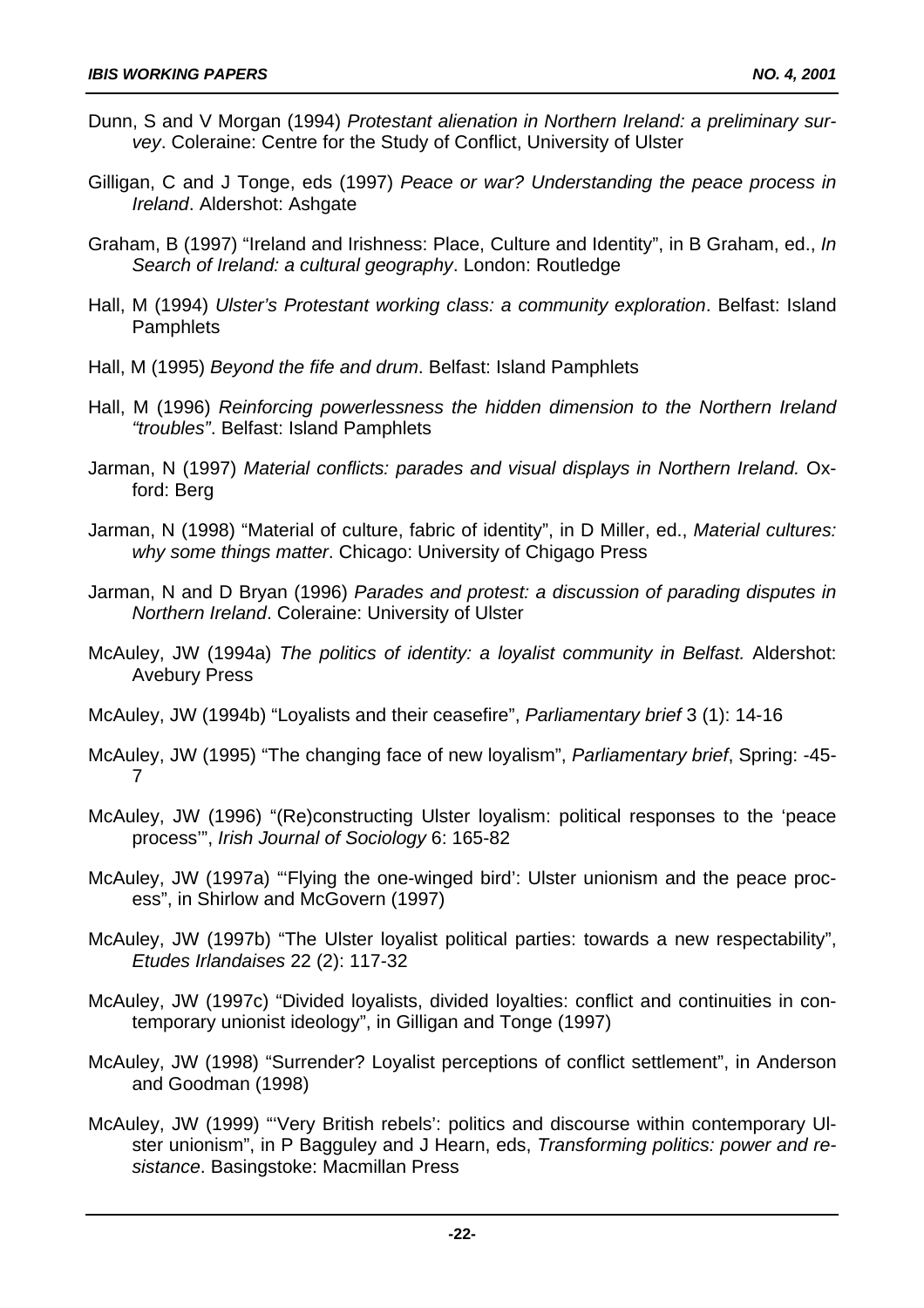- McAuley, JW (2000) "Mobilising Ulster Unionism: new directions or old?", *Capital and Class*, 70, Spring: 37-64
- McAuley, JW and Hislop, S (2000) "Many roads forward: politics and ideology within the Progressive Unionist Party", *Études Irlandaises* 25 (1): 173-92
- McAuley, JW and Tonge, J (2001) ESRC Award L327253058 'The Role of 'Extra-Constitutional' Parties in the Northern Ireland Assembly', Final report to the ESRC, **January**
- Paisley, I (1998) *The fruits of appeasement* (DUP press statement, 3 September). Belfast: **DUP**
- Progressive Unionist Party (1996a) *Manifesto for the Forum Election*. Belfast: PUP
- Progressive Unionist Party (1996b) *Dealing with reality* (Press Statement issued by Billy Hutchinson, 31 March). Belfast: PUP
- Progressive Unionist Party (1996c) *Support the Progressive Unionists* (Forum election communication). Belfast: PUP
- Progressive Unionist Party (1998) Election material. http://www.pup.org/ [1998-11]
- Progressive Unionist Party (1999) The Hard Bitter Experience. http://www.pup.org/ [1999- 09]
- Progressive Unionist Party (2000) Speech by David Ervine. http://www.pup.org/ [2000-06]
- Purvis, D (1998) North West freedom address: Gay Pride North West. http://www.pup.org/ [1998-11]
- Robinson, P (1999) Speech to DUP annual conference 1998, Omagh. *http://www.dup.org*/ [1999-09-21]
- Rooney, E (1992) "Women, community and politics in Northern Ireland: isms in action", *Journal of Gender Studies* 1 (4):475-91
- Rooney, E (2000) "Women in Northern Irish politics: difference matters", in Roulston and Davies (2000)
- Roulston, C and C Davies (2000) *Gender, democracy and inclusion in Northern Ireland*. Houndmills: Palgrave
- Sales, R (1997a) *Women divided: gender, religion and politics in Northern Ireland*. London: **Routledge**
- Sales, R (1997b) "Gender and Protestantism in Northern Ireland", in Shirlow and McGovern (1997)
- Sales, R (1998) "Women, the peace makers?", in Anderson and Goodman (1998)
- "Seeds of Hope" Ex-Prisoner Project (2000) *Seeds of hope.* Newtownabbey: Island Pamphlets, no. 27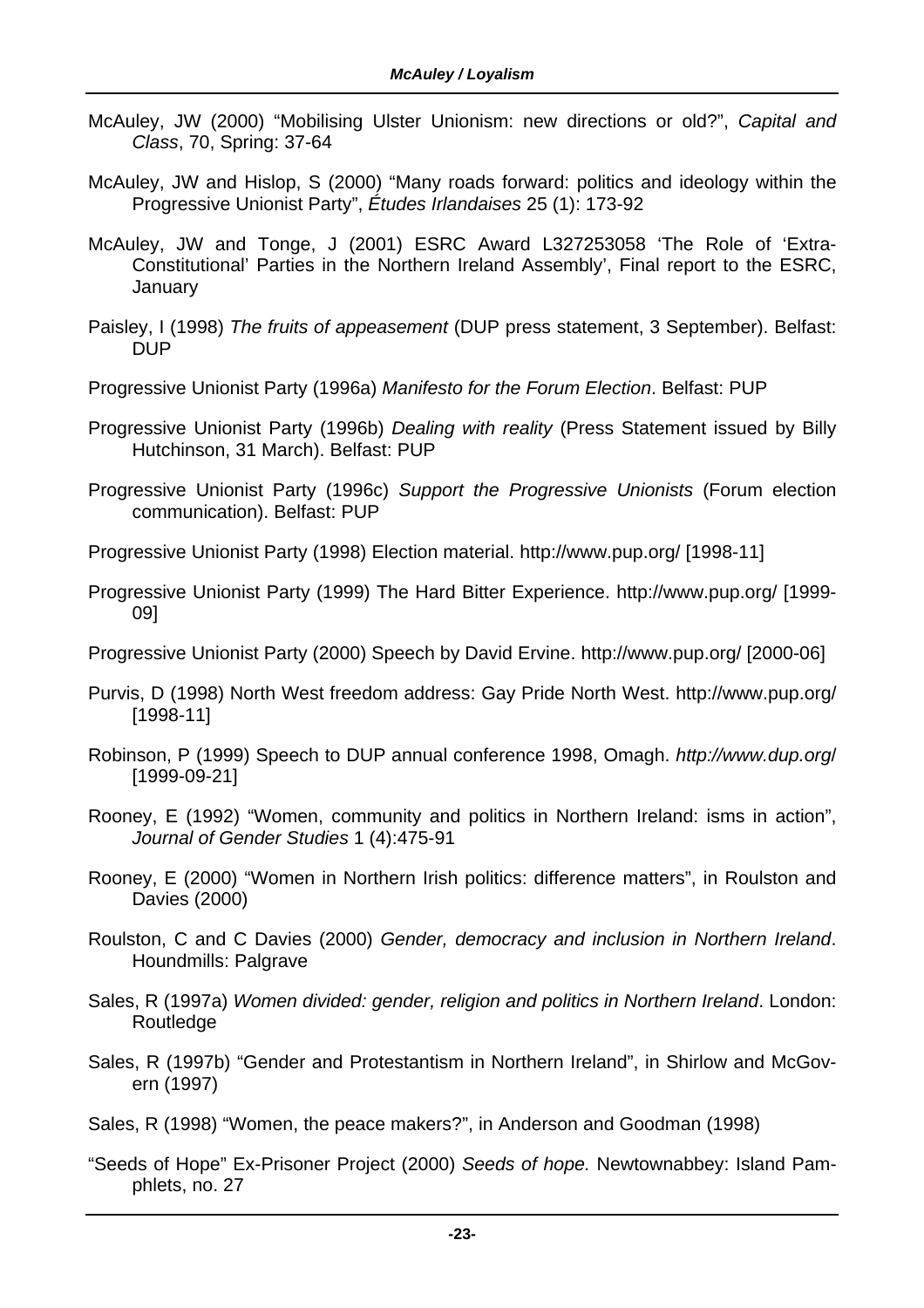Shankill Think Tank (1995) *A new beginning*. Newtownabbey: Island Publications

Shankill Think Tank (1998) *At the crossroads?* Newtownabbey: Island Pamphlets, no. 18

- Shirlow, P and M McGovern, eds (1997) *Who are the people? Unionism, Protestantism and loyalism in Northern Ireland.* London: Pluto Press
- Spence, G (1995) *Speech to the PUP conference, 11th February* [document in possession of the author]
- Ward, E (1998) *Free Presbyterian Church moral committee in a moral dilemma* (PUP Press Statement, 6th February) Belfast: PUP